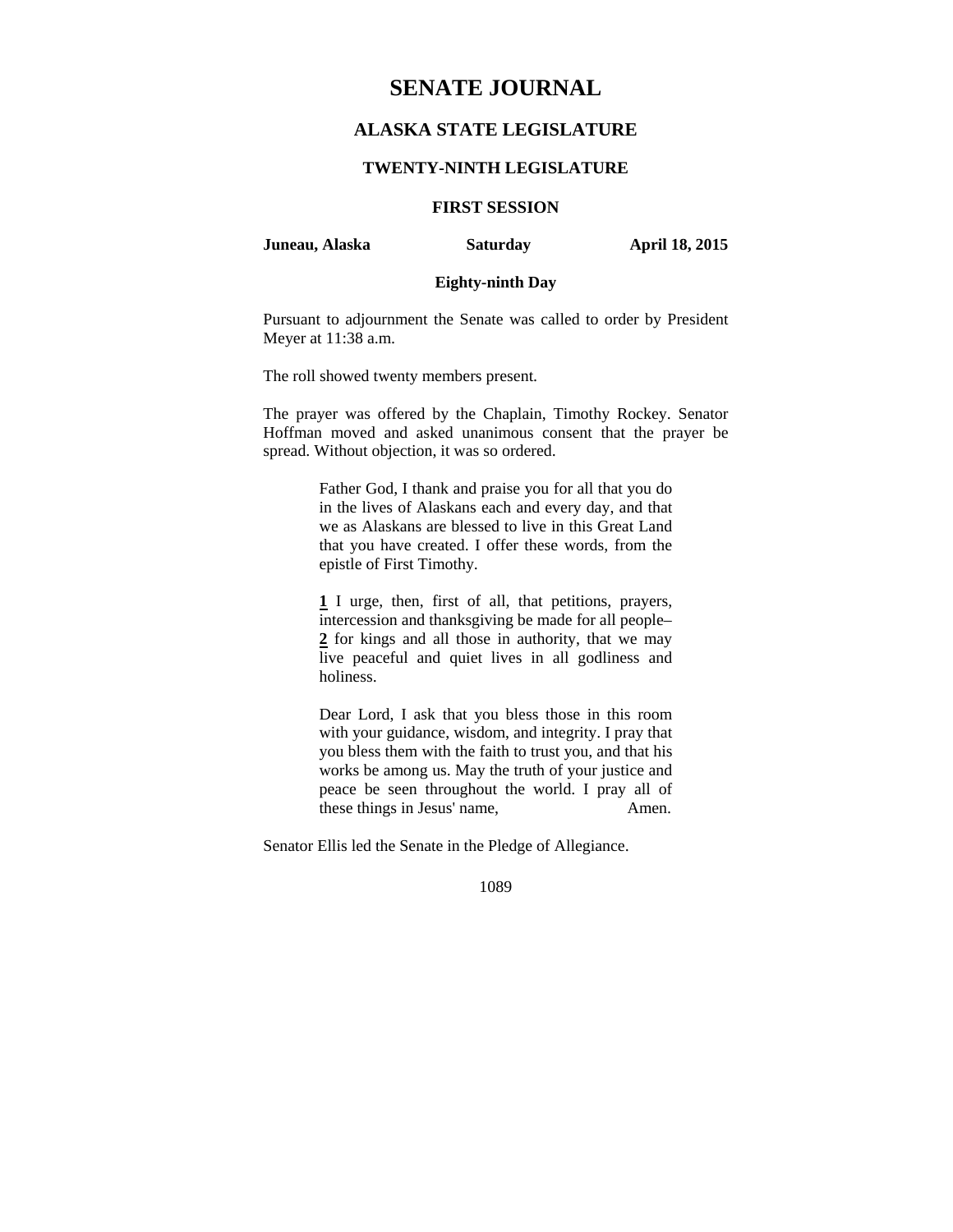## **Certification**

Senator Coghill moved and asked unanimous consent that the journal for the eighty-eighth legislative day be approved as certified by the Secretary. Without objection, it was so ordered.

#### **Messages from the Governor**

## **HB 132**

Message dated April 17 was read stating:

Dear President Meyer:

Under the authority vested in me by Article II, Section 15 of the Alaska Constitution, I have vetoed the following bill:

> CS FOR HOUSE BILL NO. 132(L&C) "An Act relating to the purpose, powers, and duties of the Alaska Gasline Development Corporation related to the Alaska liquefied natural gas project and an instate natural gas pipeline; relating to the in-state natural gas pipeline fund; and providing for an effective date."

A key purpose of the Alaska Gasline Development Corporation (Corporation) is to develop natural gas pipelines and other transportation mechanisms to deliver natural gas in-state for the maximum benefit of the people of Alaska and to provide revenue to the State. I object to the bill as contrary to the purposes of the Corporation and Alaska's interests. The bill would stifle the Corporation's ability to advance a viable backup option for a natural gas pipeline by limiting the ability of the Corporation to spend money or take any step to develop an in-state natural gas pipeline through which over 50 percent of gas is intended for export by the Corporation or another party, until the earliest of certain specified actions or July 1, 2017.

This flaw cannot be fixed by simply adjusting the time barriers, because any barrier removes Alaska's leverage in the Alaska liquefied natural gas (AKLNG) negotiations and, at the same time, prevents consideration of a backup option. We cannot afford to proceed with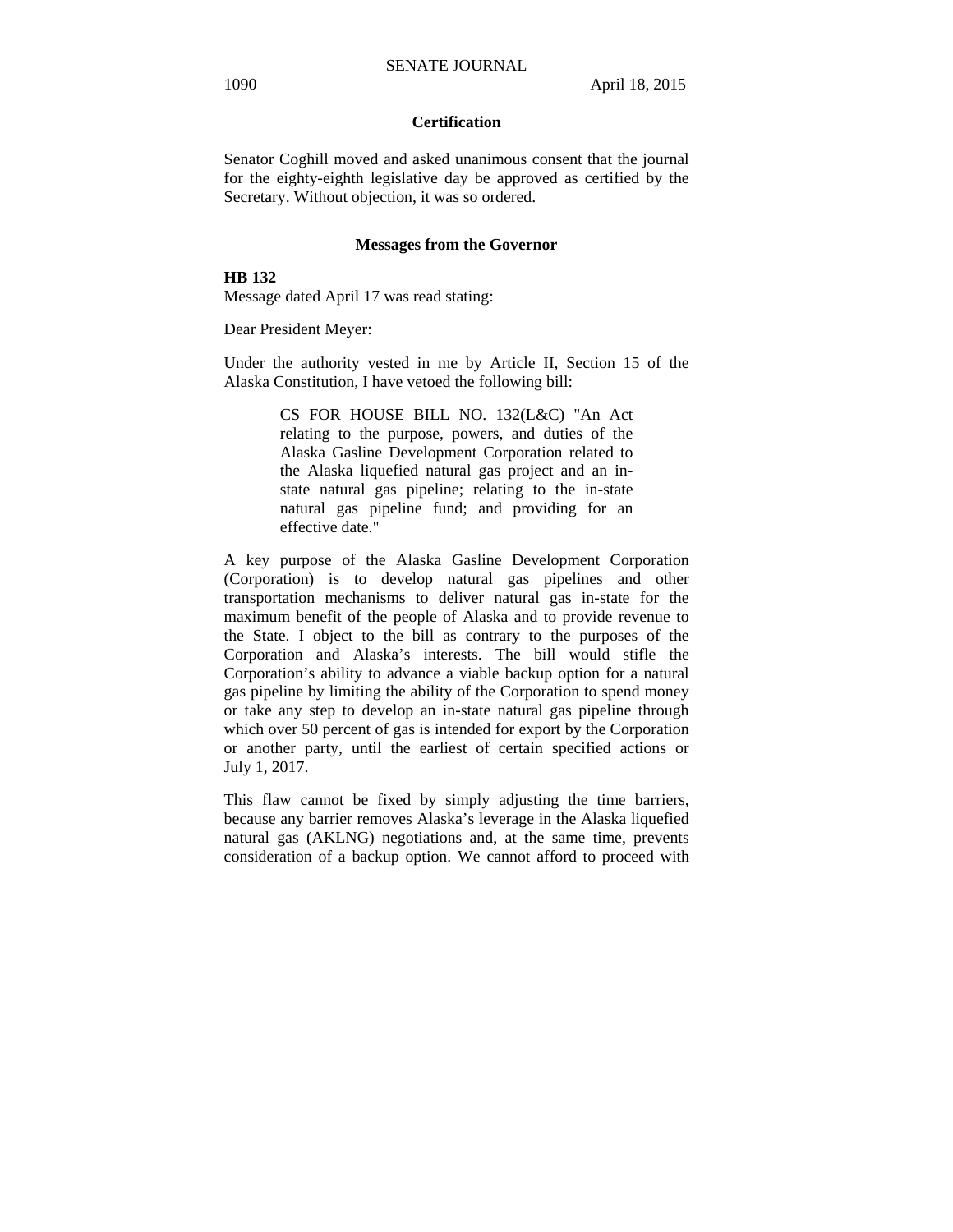blinders of our own making. To be forced to wait over two years to develop a viable backup plan would result in no backup plan at all. This is a risk I cannot accept. Additionally, CSHB 132(L&C) creates a limitation on Alaska marketing Alaska's gas. This limitation goes beyond the July 1, 2017 date with no end date on this restriction.

Therefore, I am vetoing CSHB 132(L&C) because the bill would unnecessarily limit the ability of the State to have our own backup plan for a successful gas project that would provide energy to Alaska and revenues for Alaska's economic future. I will not subject Alaska to this risk in light of our budget situation. My veto does not hamper progress on an AKLNG project. Instead, my decision ensures the State can move forward in a manner consistent with the assurance that should AKLNG not proceed for any number of reasons, Alaska has a legitimate backup plan in place.

We remain diligent in our efforts to move forward on the AKLNG project as our first priority. My decision to veto CSHB 132(L&C) does not impede the advancement of the AKLNG project. Instead, my decision will allow the State to move forward, as any responsible project developer would; by preserving flexibility to develop and negotiate the best result for the state.

For these reasons, I have vetoed CSHB 132(L&C).

Sincerely, /s/ Bill Walker Governor

## **Messages from the House**

## **SB 5**

Message dated April 17 was read stating the House passed and returned:

> SENATE BILL NO. 5 "An Act relating to loss of income and valuing property for orders of restitution."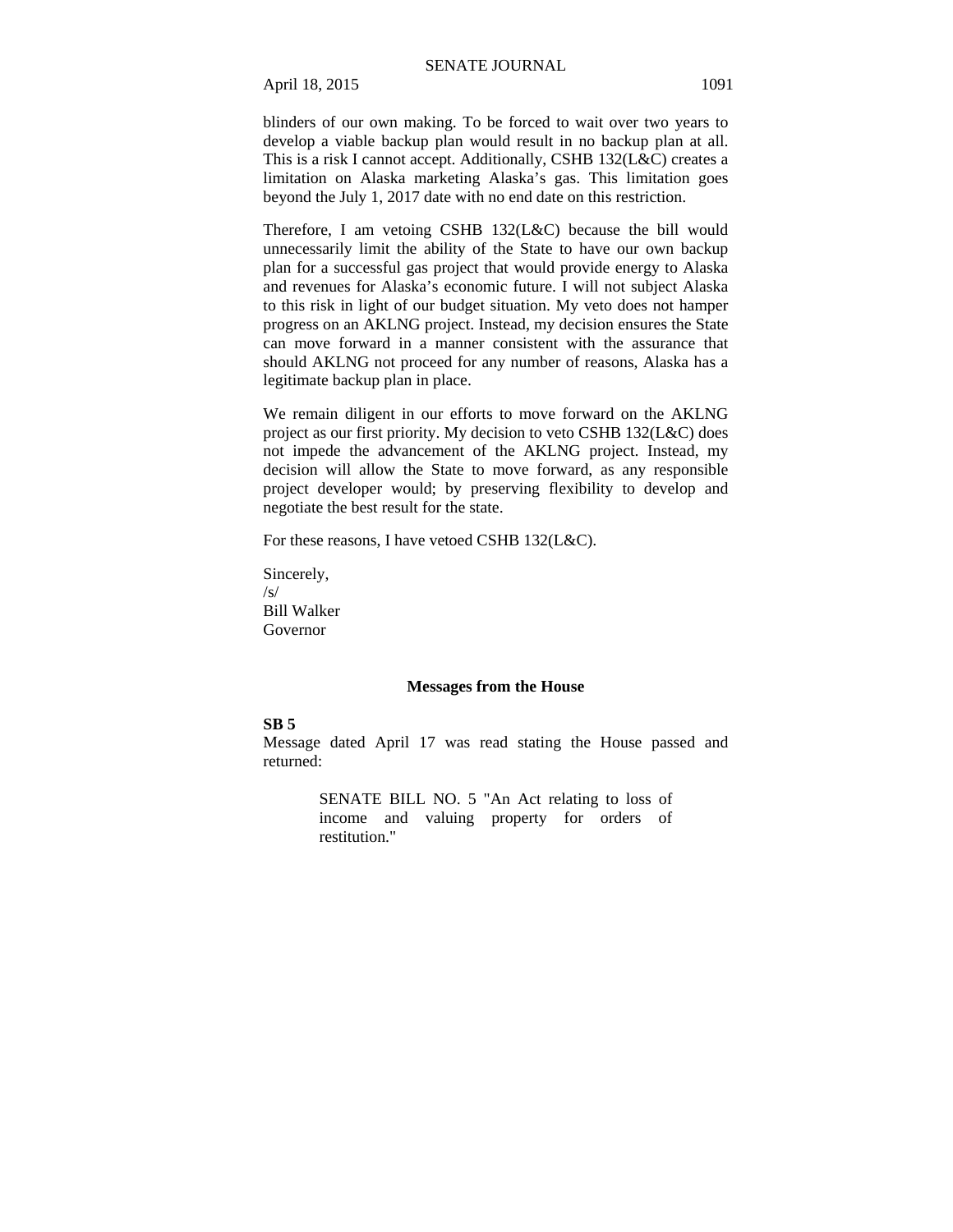The bill was referred to the Secretary for enrollment.

## **SB 71**

Message dated April 17 was read stating the House passed and returned:

> SENATE BILL NO. 71 "An Act relating to the practice of pharmacy; and relating to the administration of vaccines and related emergency medications."

The bill was referred to the Secretary for enrollment.

Message dated April 17 was read stating the House passed and transmitted for consideration:

## **First Reading and Reference of House Bills**

#### **HB 106**

CS FOR HOUSE BILL NO. 106(STA) am BY THE HOUSE STATE AFFAIRS COMMITTEE, entitled:

> "An Act relating to the Uniform Interstate Family Support Act, including jurisdiction by tribunals of the state, registration and proceedings related to support orders from other state tribunals, foreign support orders, foreign tribunals, and certain persons residing in foreign countries; relating to determination of parentage of a child; and providing for an effective date."

was read the first time and referred to the Finance Committee.

## **Concur Messages**

## **SB 43**

Message dated April 17 was read stating the House passed and returned for consideration CS FOR SENATE BILL NO. 43(JUD) "An Act relating to immunity for a fire department and employees or members of a fire department" with the following amendment: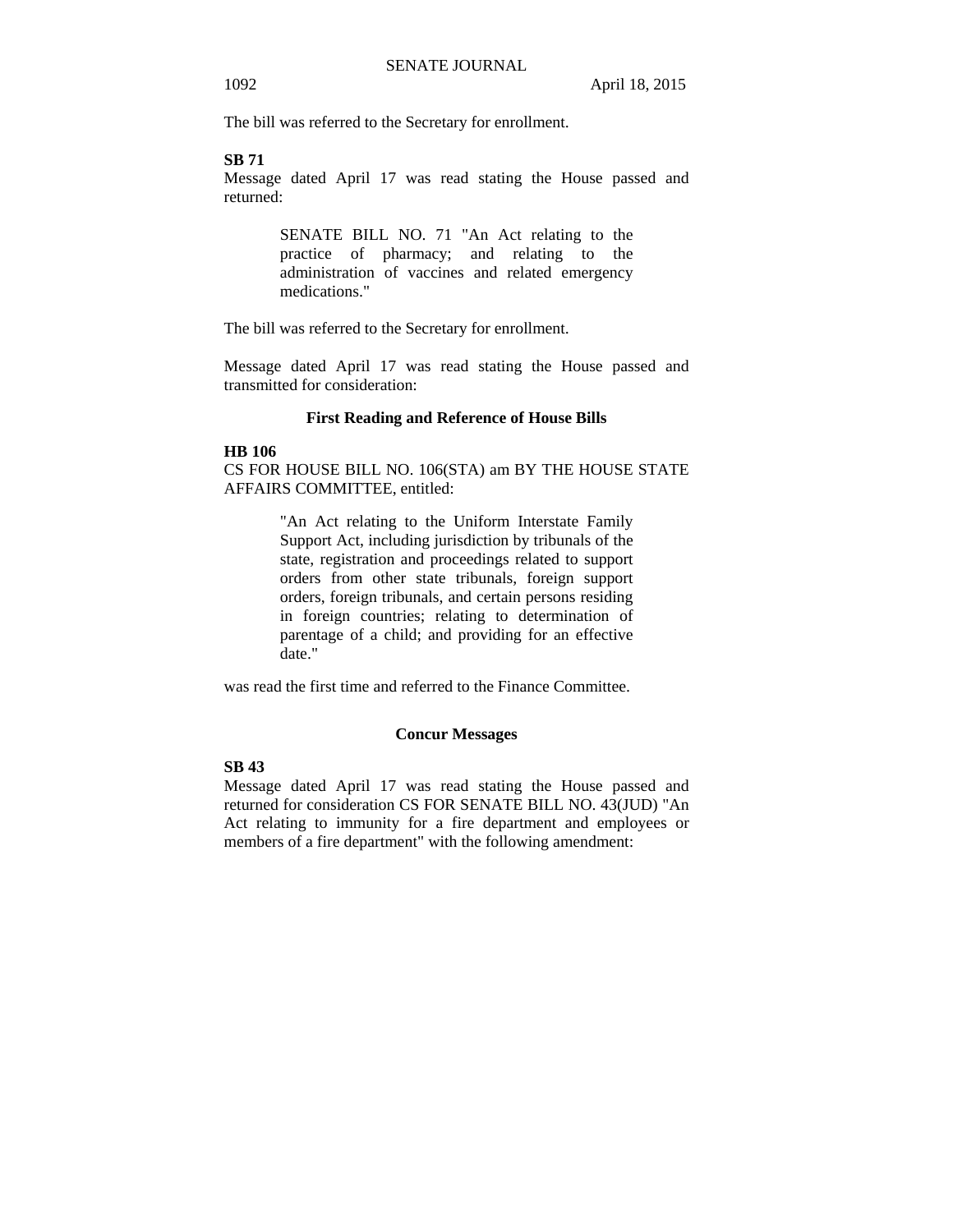HOUSE CS FOR CS FOR SENATE BILL NO. 43(JUD)

Senator Coghill moved that the Senate concur in the House amendment.

The question being: "Shall the Senate concur in the House amendment?" The roll was taken with the following result:

HCS CSSB 43(JUD) Shall the Senate Concur in the House Amendment to CSSB 43(JUD)?

## **YEAS: 19 NAYS: 1 EXCUSED: 0 ABSENT: 0**

Yeas: Bishop, Coghill, Costello, Dunleavy, Egan, Ellis, Gardner, Giessel, Hoffman, Huggins, Kelly, MacKinnon, McGuire, Meyer, Micciche, Olson, Stedman, Stevens, Stoltze

Nays: Wielechowski

and so, the Senate concurred in the House amendment, thus adopting HOUSE CS FOR CS FOR SENATE BILL NO. 43(JUD) "An Act relating to immunity for a fire department and employees or members of a fire department."

The Secretary was requested to notify the House.

The bill was referred to the Secretary for enrollment.

#### **Communications**

The following reports are on file in the Office of the Secretary of the Senate:

2014 Annual Report State of Alaska Commission on Judicial Conduct from Marla N. Greenstein, Executive Director

Alaska Seismic Hazards Safety Commission Annual Report to the Governor and State Legislature for 2014 from Robert L. Scher, Chair and Richard D. Koehler, Vice Chair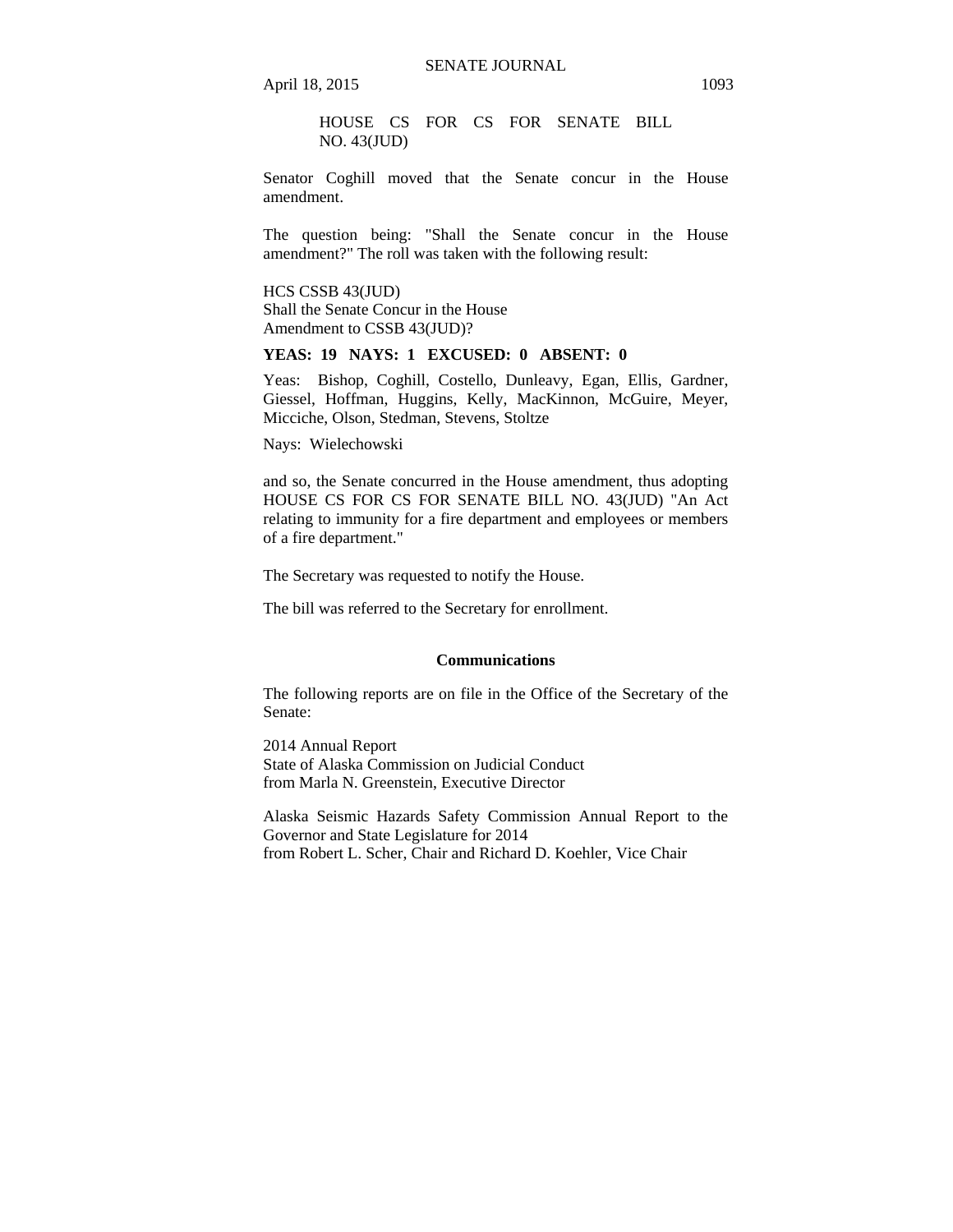## **Standing Committee Reports**

Report dated April 17 was read stating:

In accordance with AS 39.05.080, the Education Committee reviewed the following and recommends the appointment be forwarded to a joint session for consideration:

## **Board of Education and Early Development**

John T. Harmon – Palmer

This does not reflect an intent by any of the members to vote for or against the confirmation of the individual during any further sessions.

Signing the report: Senator Dunleavy, Chair; Senators Stevens, Giessel, Gardner.

#### **HB 15**

The Judiciary Committee considered CS FOR HOUSE BILL NO. 15(FIN) "An Act relating to credits toward a sentence of imprisonment for certain persons under electronic monitoring" and recommended it be replaced with

> SENATE CS FOR CS FOR HOUSE BILL NO. 15(JUD) "An Act relating to credits toward a sentence of imprisonment for certain persons under electronic monitoring; and relating to mitigating factors at sentencing." (Title Change SCR 17)

Signing do pass: Senator McGuire, Chair; Senators Coghill, Costello. Signing no recommendation: Senator Wielechowski.

The following fiscal information was published today: Fiscal Note No. 5, zero, Department of Health and Social Services Fiscal Note No. 6, zero, Department of Law

The following previously published fiscal information applies: Fiscal Note No. 1, zero, Department of Administration Fiscal Note No. 2, zero, Department of Administration Fiscal Note No. 3, zero, Department of Corrections

The bill was referred to the Rules Committee.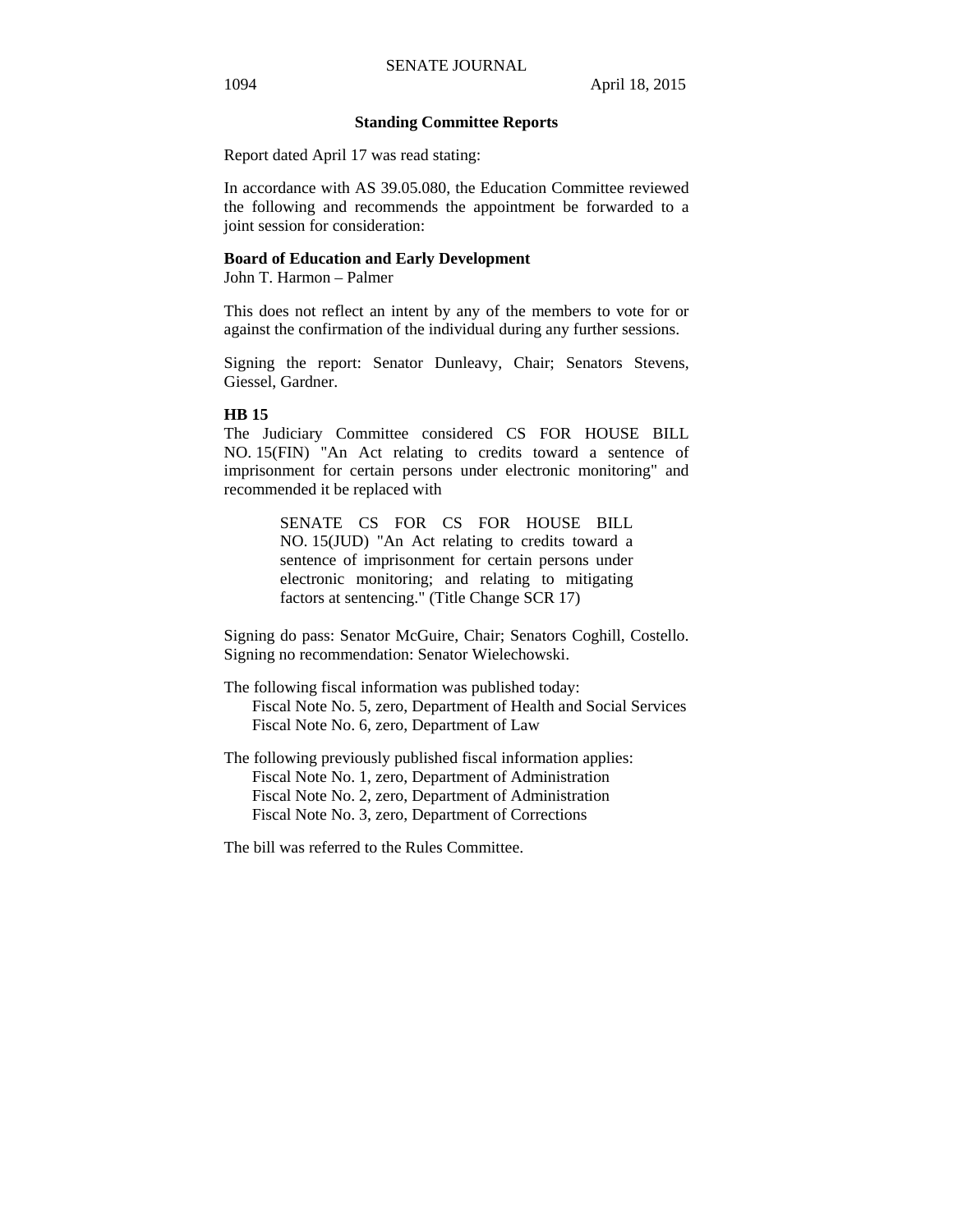## **HB 75**

The Judiciary Committee considered CS FOR HOUSE BILL NO. 75(JUD) am "An Act relating to the registration of marijuana establishments by municipalities; relating to the definition of 'marijuana'; clarifying standards for personal use of marijuana by persons 21 years of age or older; prohibiting the public consumption of marijuana; authorizing the registration of marijuana clubs; relating to established villages and to local option elections regarding the operation of marijuana establishments; and providing for an effective date" and recommended it be replaced with

> SENATE CS FOR CS FOR HOUSE BILL NO. 75(JUD) "An Act relating to the registration of marijuana establishments by municipalities; relating to the definition of 'marijuana'; clarifying standards for personal use of marijuana by persons 21 years of age or older; prohibiting the public consumption of marijuana; relating to established villages and to local option elections regarding the operation of marijuana establishments; and providing for an effective date." (Title Change SCR 14)

Signing do pass: Senator McGuire, Chair; Senators Coghill, Micciche, Costello.

The following previously published fiscal information applies: Fiscal Note No. 1, zero, Department of Commerce, Community and Economic Development

The bill was referred to the Rules Committee.

#### **HB 116**

The Finance Committee considered HOUSE BILL NO. 116 "An Act extending the termination date of the Alcoholic Beverage Control Board; and providing for an effective date." Signing do pass: Senators Kelly, MacKinnon, Cochairs; Senators Micciche, Bishop, Olson.

The following previously published fiscal information applies: Fiscal Note No. 2, Department of Commerce, Community and Economic Development

The bill is on today's calendar.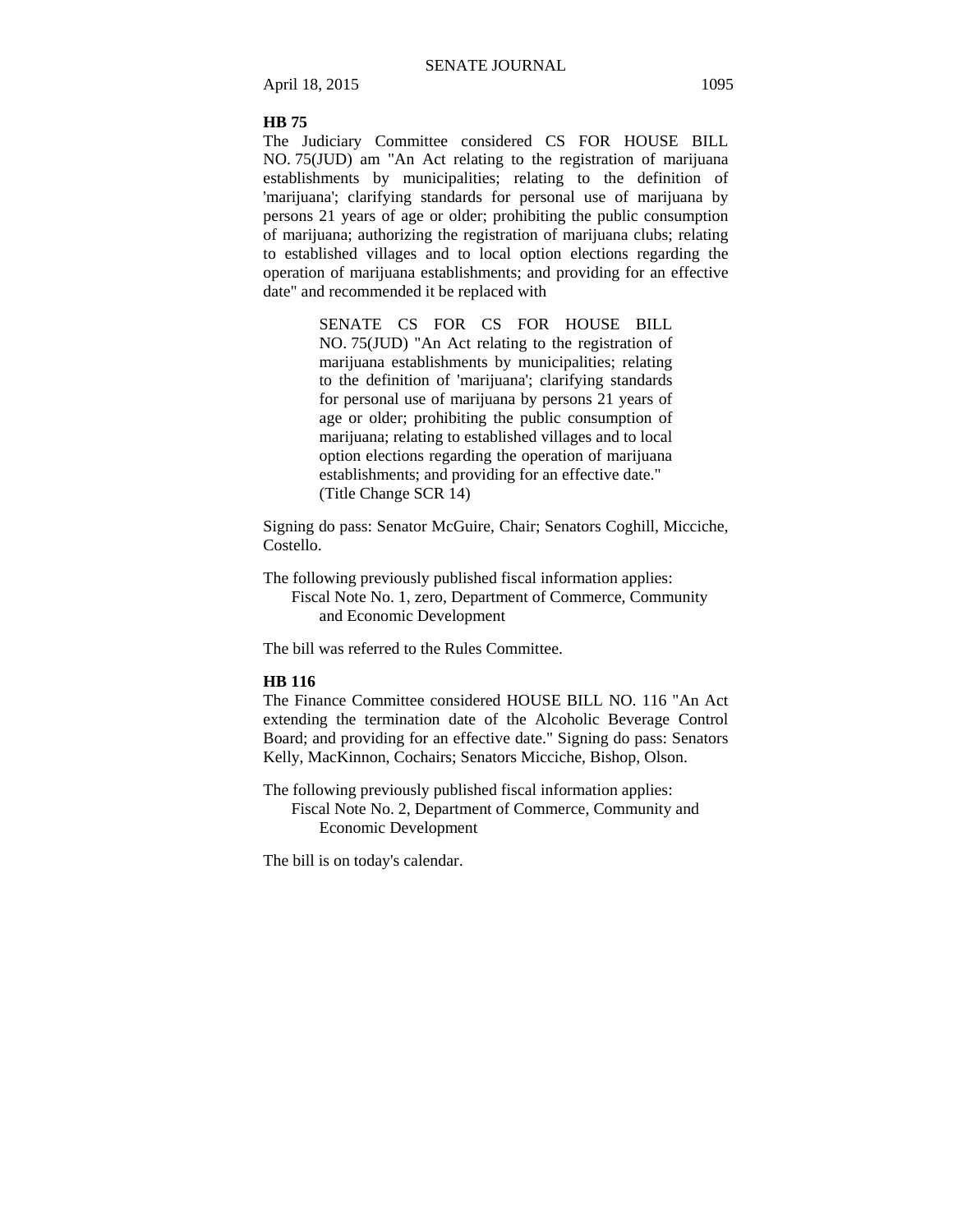## **HB 123**

The Finance Committee considered CS FOR HOUSE BILL NO. 123(JUD) am "An Act establishing the Marijuana Control Board; relating to the powers and duties of the Marijuana Control Board; relating to the appointment, removal, and duties of the director of the Marijuana Control Board; relating to the Alcoholic Beverage Control Board; and providing for an effective date" and recommended it be replaced with

> SENATE CS FOR CS FOR HOUSE BILL NO. 123(FIN)

Signing do pass: Senator Kelly, Cochair; Senators Micciche, Bishop. Signing no recommendation: Senator MacKinnon, Cochair; Senators Olson, Hoffman.

The following fiscal information was published today: Fiscal Note No. 4, Department of Commerce, Community and Economic Development Fiscal Note No. 5, Department of Administration

The bill is on today's calendar.

## **HB 135**

The Finance Committee considered HOUSE BILL NO. 135 "An Act establishing a Roth contribution program for the public employees' deferred compensation program; and providing for an effective date." Signing do pass: Senators Kelly, MacKinnon, Cochairs; Senators Micciche, Bishop, Dunleavy, Hoffman. Signing no recommendation: Senator Olson.

The following previously published fiscal information applies: Fiscal Note No. 1, zero, Department of Administration

The bill is on today's calendar.

## **HB 176**

The Finance Committee considered CS FOR HOUSE BILL NO. 176(FIN) "An Act repealing state employee salary schedule increases; and providing for an effective date." Signing do pass: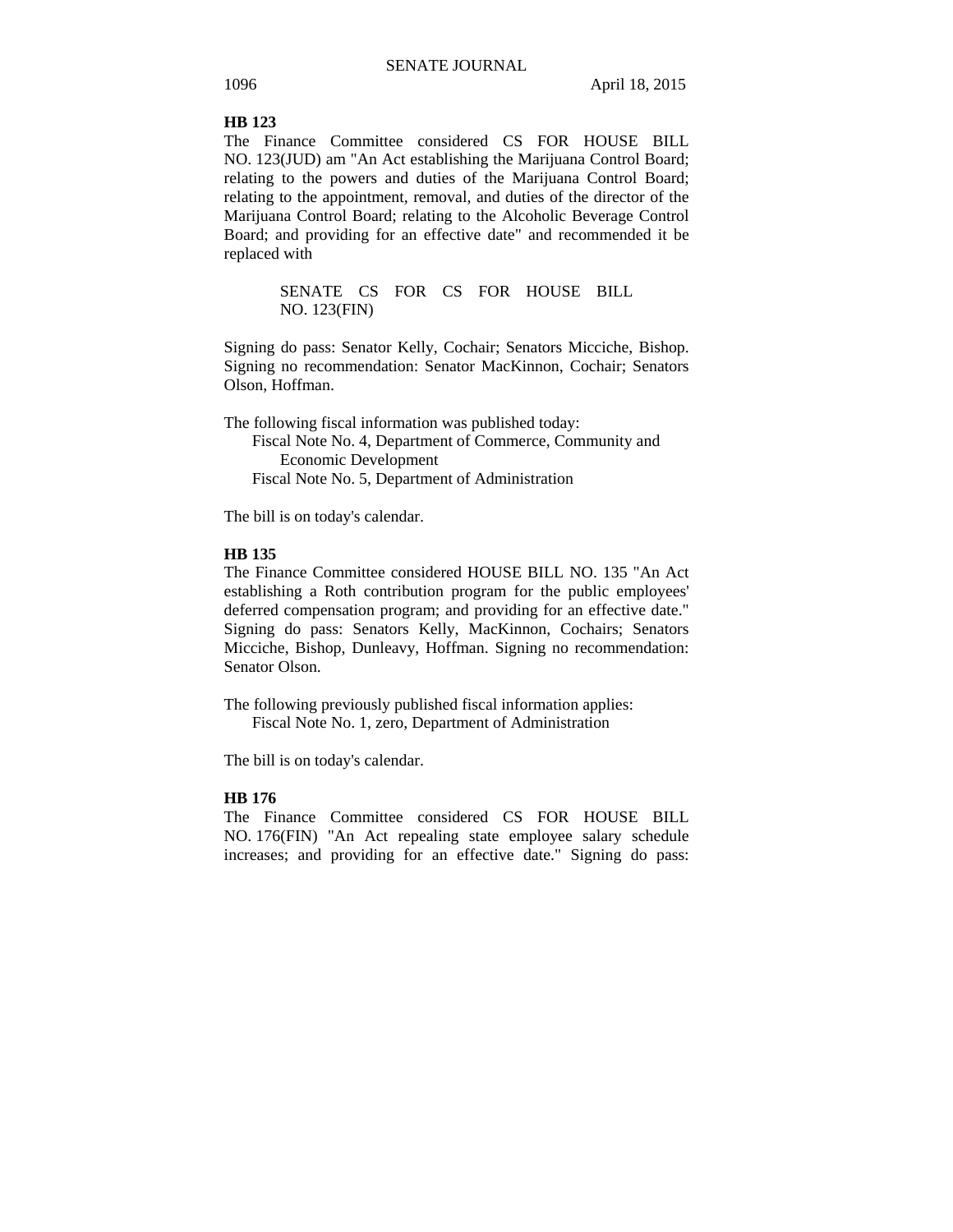Senators Kelly, MacKinnon, Cochairs; Senators Dunleavy, Hoffman. Signing no recommendation: Senators Micciche, Bishop. Signing amend: Senator Olson.

The following previously published fiscal information applies: Fiscal Note No. 1, Alaska Judiciary System Fiscal Note No. 2, Office of the Governor Fiscal Note No. 3, Legislative Agency

The bill is on today's calendar.

## **Introduction and Reference of Senate Resolutions**

## **SR 4**

SENATE RESOLUTION NO. 4 BY THE SENATE RULES COMMITTEE,

> Establishing the Senate Special Committee on Federal Overreach.

was read the first time and referred to the Rules Committee.

The following fiscal information was published today: Fiscal Note No. 1, zero, Senate Rules Committee

Senator Gardner moved and asked unanimous consent that a State Affairs Committee referral be added to the resolution. Senator Coghill objected.

The question being: "Shall a State Affairs Committee referral be added to the resolution?" The roll was taken with the following result:

SR 4

Add State Affairs Committee referral?

## **YEAS: 5 NAYS: 15 EXCUSED: 0 ABSENT: 0**

Yeas: Egan, Ellis, Gardner, Olson, Wielechowski

Nays: Bishop, Coghill, Costello, Dunleavy, Giessel, Hoffman, Huggins, Kelly, MacKinnon, McGuire, Meyer, Micciche, Stedman, Stevens, Stoltze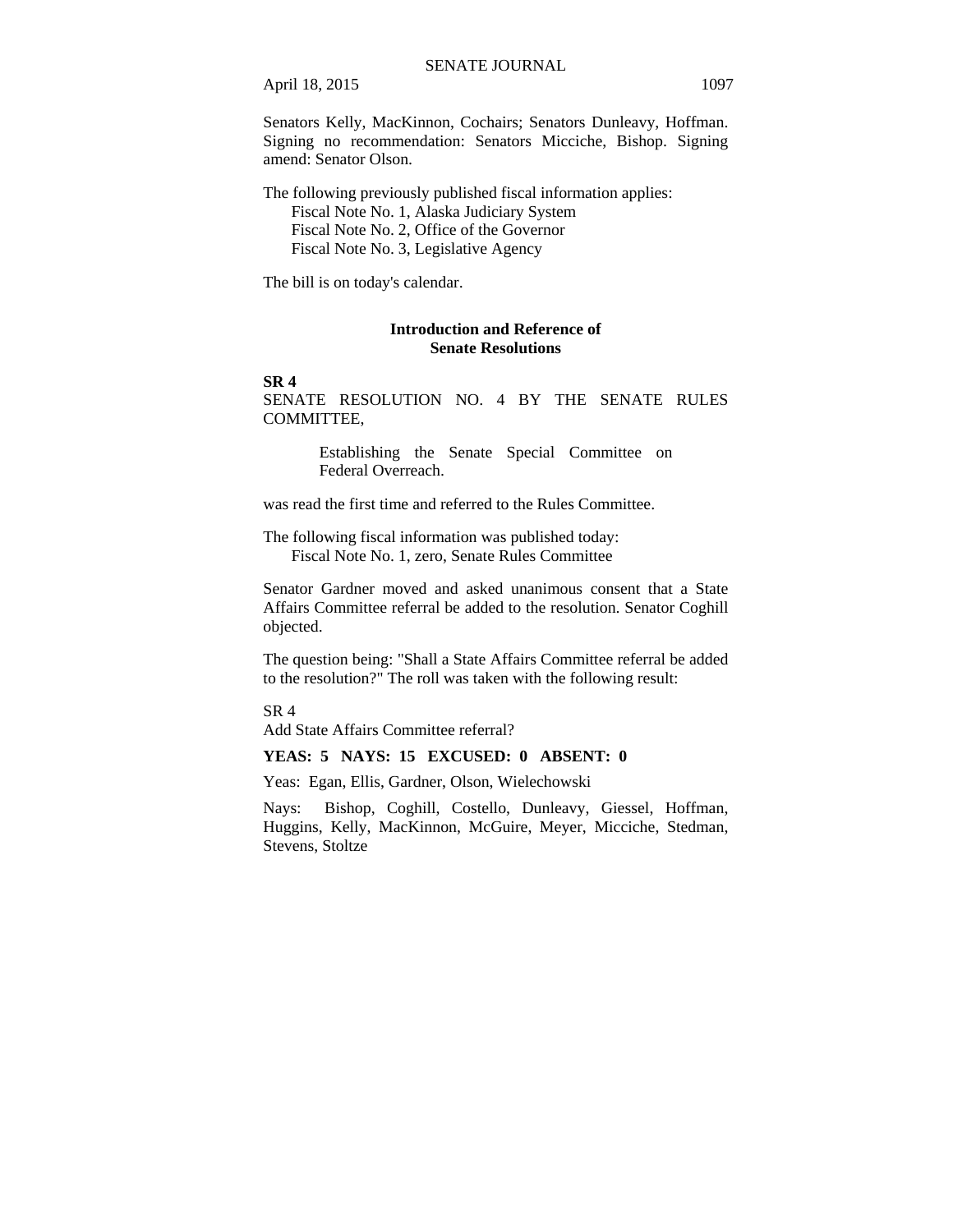and so, the motion failed.

The resolution was referred to the Rules Committee.

## **SCR 16**

SENATE CONCURRENT RESOLUTION NO. 16 BY SENATOR STOLTZE,

> Urging the Governor to designate a location for a special session of the Twenty-Ninth Alaska State Legislature, if called after adjournment of the First Regular Session of the Twenty-Ninth Alaska State Legislature, that is in a community on the state's road system.

was read the first time and referred to the State Affairs Committee.

## **Introduction and Reference of Senate Bills**

## **SB 114** SENATE BILL NO. 114 BY SENATOR MCGUIRE, entitled:

"An Act relating to deposits into the dividend fund; and relating to the Alaska permanent fund."

was read the first time and referred to the State Affairs and Finance Committees.

## **Consideration of the Calendar**

### **Second Reading of Senate Bills**

## **SB 23**

SENATE BILL NO. 23 "An Act relating to immunity for prescribing, providing, or administering opioid overdose drugs" was read the second time.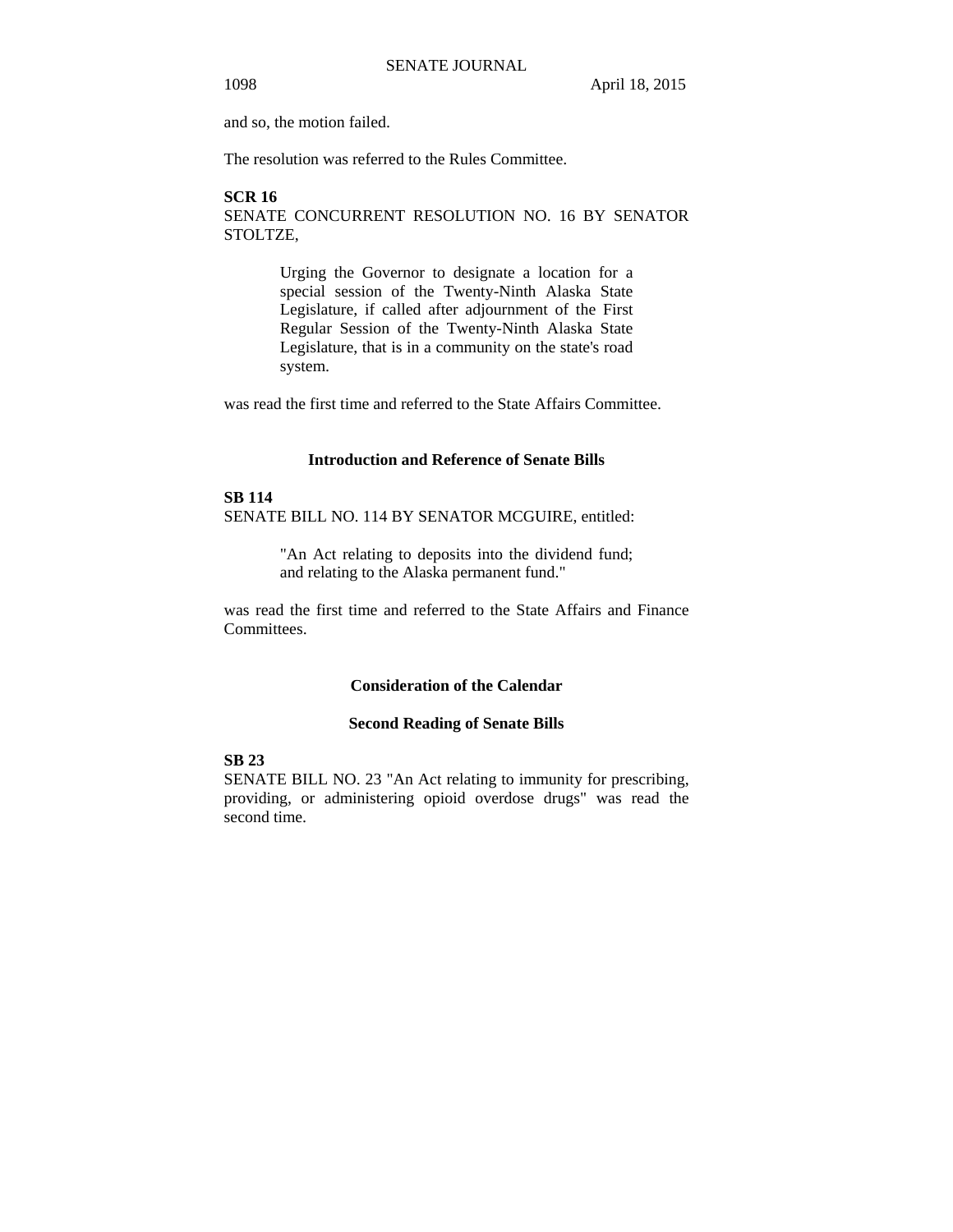Senator McGuire, Chair, moved and asked unanimous consent for the adoption of the Judiciary Committee Substitute offered on page 770. Senator Gardner objected, then withdrew her objection. There being no further objection, CS FOR SENATE BILL NO. 23(JUD) "An Act relating to opioid overdose drugs and to immunity for prescribing, providing, or administering opioid overdose drugs" was adopted.

Senator Coghill moved and asked unanimous consent that the bill be considered engrossed, advanced to third reading and placed on final passage. Without objection, it was so ordered.

CS FOR SENATE BILL NO. 23(JUD) was read the third time.

The question being: "Shall CS FOR SENATE BILL NO. 23(JUD) "An Act relating to opioid overdose drugs and to immunity for prescribing, providing, or administering opioid overdose drugs" pass the Senate?" The roll was taken with the following result:

#### CSSB 23(JUD)

Third Reading - Final Passage

## **YEAS: 19 NAYS: 1 EXCUSED: 0 ABSENT: 0**

Yeas: Bishop, Coghill, Costello, Dunleavy, Egan, Ellis, Gardner, Giessel, Hoffman, Kelly, MacKinnon, McGuire, Meyer, Micciche, Olson, Stedman, Stevens, Stoltze, Wielechowski

Nays: Huggins

and so, CS FOR SENATE BILL NO. 23(JUD) passed the Senate and was referred to the Secretary for engrossment.

#### **SB 107**

SENATE BILL NO. 107 "An Act relating to insurance; relating to risk based capital for domestic insurers and fraternal benefit societies, including provisions related to insurers subject to risk based capital and action level event requirements; relating to review by the director of insurance of an insurer's risk based capital plan; relating to confidentiality and sharing of certain information submitted to the director of insurance; relating to evaluating an insurance holding company and the acquisition of control of or merger with a domestic insurer; relating to risk based capital, risk management, and own risk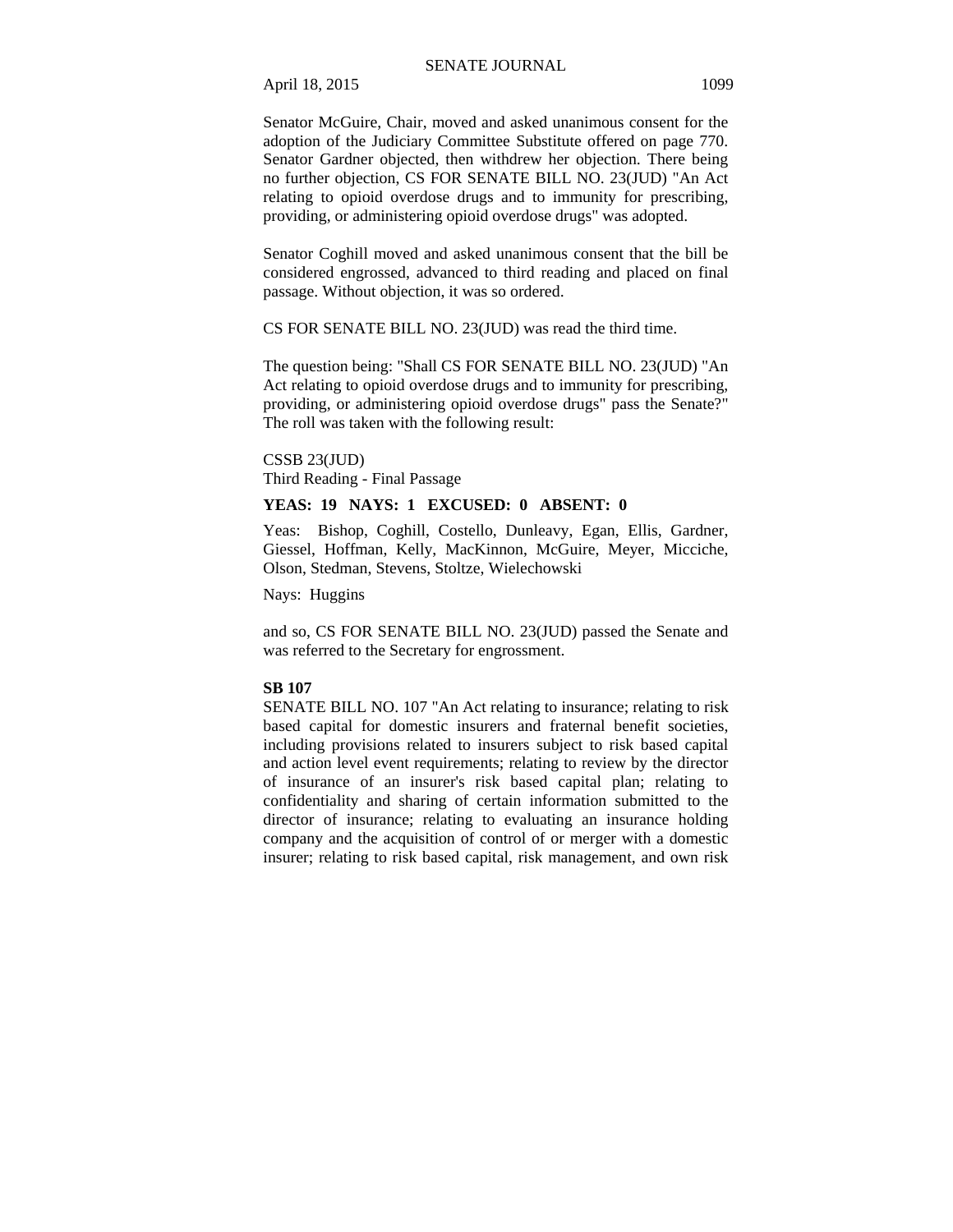and solvency assessments of insurers; clarifying provisions related to risk based capital plans; relating to exemptions by the director of insurance for certain domestic and casualty insurers from risk based capital requirements; relating to insurance holding companies, including filing requirements, divestiture, content of statements, notifications, and hearings; relating to registration requirements of insurers; relating to transactions within an insurance holding company system or transactions involving a domestic insurer; relating to management and examination of domestic insurers that are part of an insurance holding company system; adding provisions relating to participation by the director of insurance in a supervisory college; relating to civil and criminal penalties for violations by insurers and individuals; relating to provisions for risk management and own risk and solvency assessments by insurers; relating to operating requirements for controlling insurance producers; relating to producercontrolled insurers; adding and amending definitions related to insurers; and providing for an effective date" was read the second time.

Senator Coghill moved and asked unanimous consent that the bill be considered engrossed, advanced to third reading and placed on final passage. Without objection, it was so ordered.

SENATE BILL NO. 107 was read the third time.

The question being: "Shall SENATE BILL NO. 107 "An Act relating to insurance; relating to risk based capital for domestic insurers and fraternal benefit societies, including provisions related to insurers subject to risk based capital and action level event requirements; relating to review by the director of insurance of an insurer's risk based capital plan; relating to confidentiality and sharing of certain information submitted to the director of insurance; relating to evaluating an insurance holding company and the acquisition of control of or merger with a domestic insurer; relating to risk based capital, risk management, and own risk and solvency assessments of insurers; clarifying provisions related to risk based capital plans; relating to exemptions by the director of insurance for certain domestic and casualty insurers from risk based capital requirements; relating to insurance holding companies, including filing requirements, divestiture, content of statements, notifications, and hearings; relating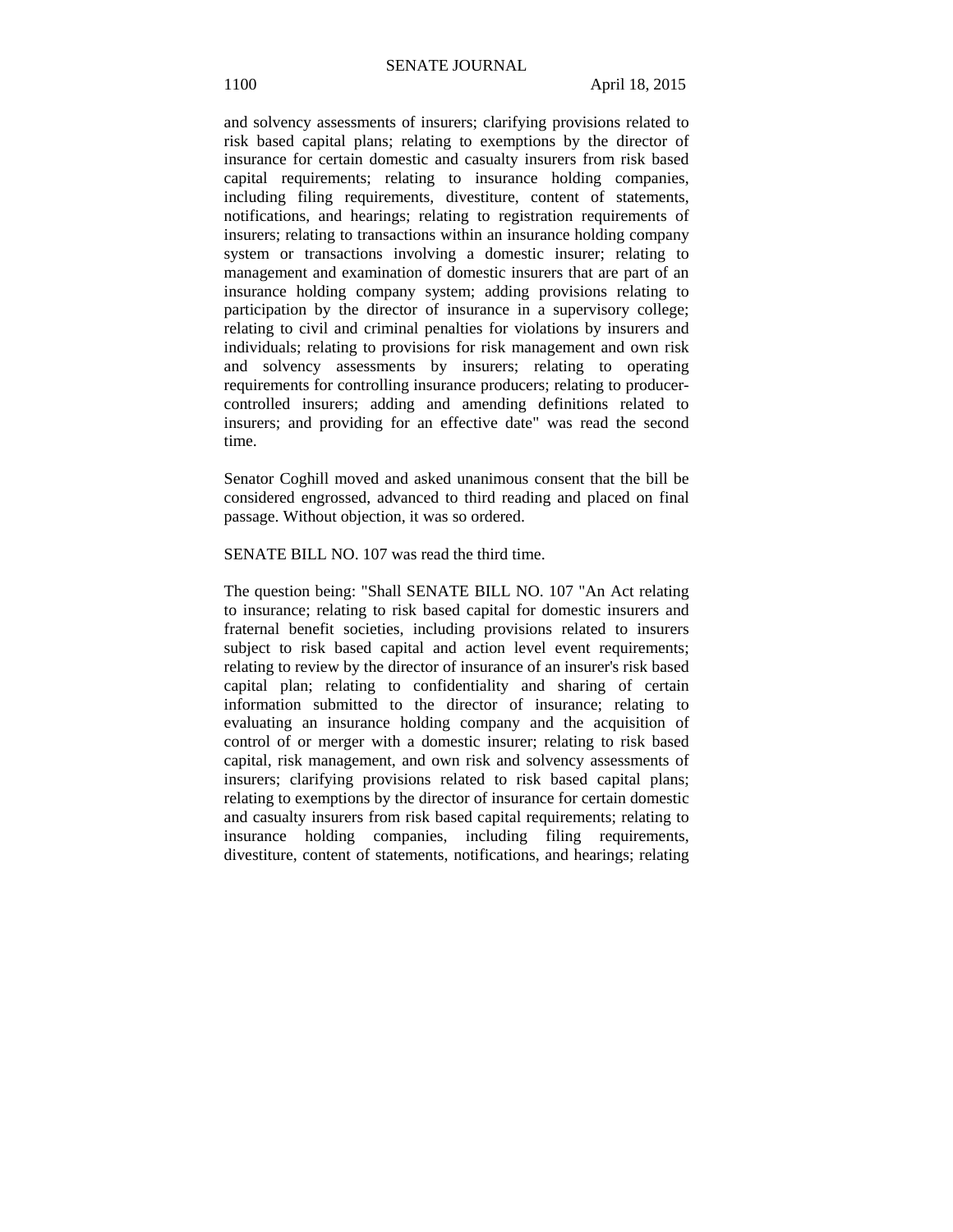to registration requirements of insurers; relating to transactions within an insurance holding company system or transactions involving a domestic insurer; relating to management and examination of domestic insurers that are part of an insurance holding company system; adding provisions relating to participation by the director of insurance in a supervisory college; relating to civil and criminal penalties for violations by insurers and individuals; relating to provisions for risk management and own risk and solvency assessments by insurers; relating to operating requirements for controlling insurance producers; relating to producer-controlled insurers; adding and amending definitions related to insurers; and providing for an effective date" pass the Senate?" The roll was taken with the following result:

SB 107 Third Reading - Final Passage Effective Date

## **YEAS: 20 NAYS: 0 EXCUSED: 0 ABSENT: 0**

Yeas: Bishop, Coghill, Costello, Dunleavy, Egan, Ellis, Gardner, Giessel, Hoffman, Huggins, Kelly, MacKinnon, McGuire, Meyer, Micciche, Olson, Stedman, Stevens, Stoltze, Wielechowski

and so, SENATE BILL NO. 107 passed the Senate.

Senator Coghill moved and asked unanimous consent that the vote on the passage of the bill be considered the vote on the effective date clause. Without objection, it was so ordered.

## **Second Reading of House Bills**

#### **HB 26**

HOUSE BILL NO. 26 "An Act extending the termination date of the Board of Certified Direct-Entry Midwives; and providing for an effective date" was read the second time.

Senator Costello, Chair, moved and asked unanimous consent for the adoption of the Labor and Commerce Senate Committee Substitute offered on page 1005. Senator Gardner objected, then withdrew her objection. There being no further objection, SENATE CS FOR HOUSE BILL NO. 26(L&C) "An Act extending the termination date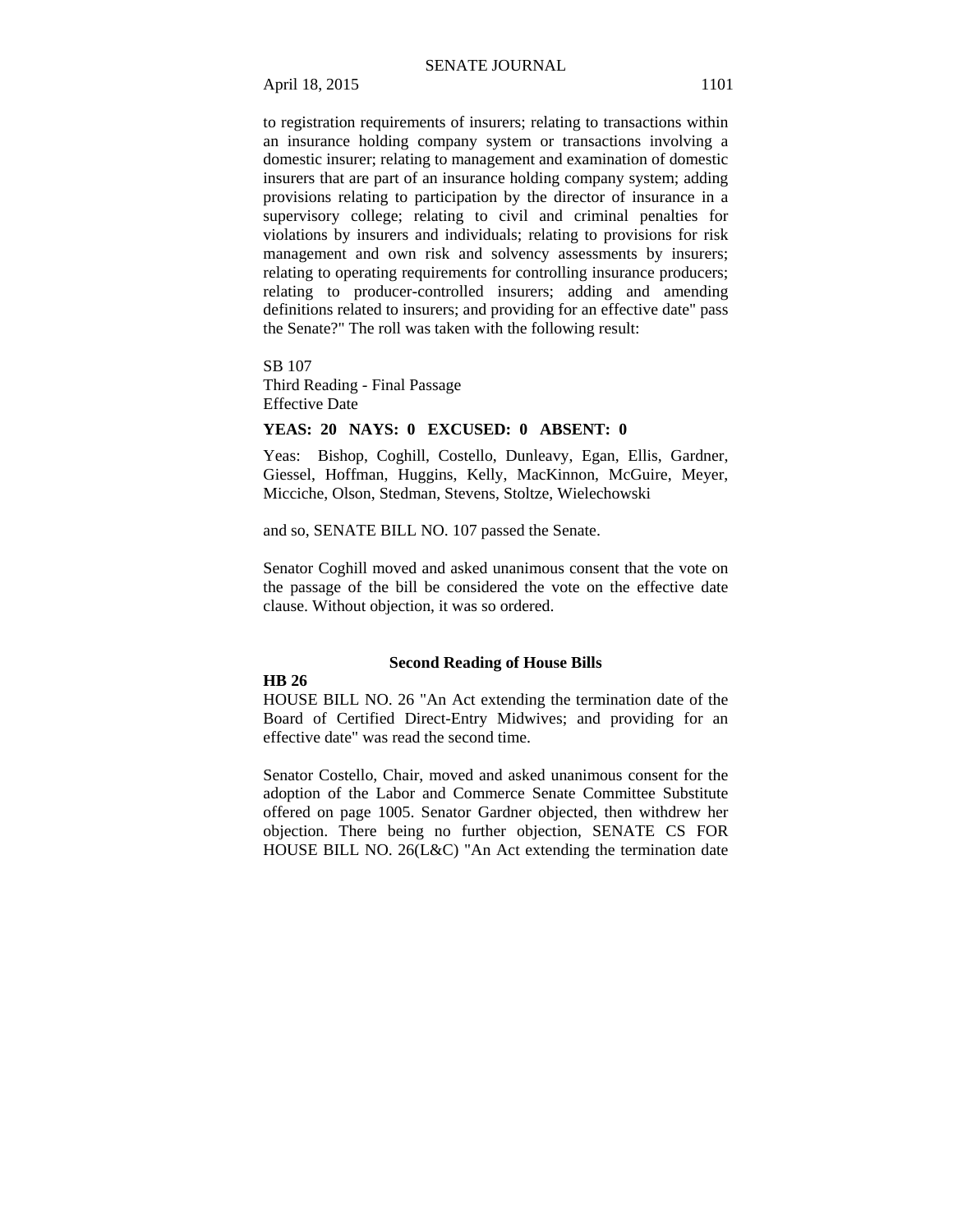of the Board of Certified Direct-Entry Midwives; requiring an interim report regarding the board's audit compliance and budget deficit; and providing for an effective date" was adopted.

Senator Coghill moved and asked unanimous consent that the bill be considered engrossed, advanced to third reading and placed on final passage. Without objection, it was so ordered.

SENATE CS FOR HOUSE BILL NO. 26(L&C) was read the third time.

The question being: "Shall SENATE CS FOR HOUSE BILL NO. 26(L&C) "An Act extending the termination date of the Board of Certified Direct-Entry Midwives; requiring an interim report regarding the board's audit compliance and budget deficit; and providing for an effective date" pass the Senate?" The roll was taken with the following result:

SCS HB 26(L&C) Third Reading - Final Passage Effective Date

## **YEAS: 19 NAYS: 1 EXCUSED: 0 ABSENT: 0**

Yeas: Bishop, Coghill, Costello, Egan, Ellis, Gardner, Giessel, Hoffman, Huggins, Kelly, MacKinnon, McGuire, Meyer, Micciche, Olson, Stedman, Stevens, Stoltze, Wielechowski

Nays: Dunleavy

and so, SENATE CS FOR HOUSE BILL NO. 26(L&C) passed the Senate.

Senator Coghill moved and asked unanimous consent that the vote on the passage of the bill be considered the vote on the effective date clause. Without objection, it was so ordered and the bill was referred to the Secretary for engrossment.

## **SCR 15**

Senator Coghill moved and asked unanimous consent to take up SENATE CONCURRENT RESOLUTION NO. 15, which had been held on the Secretary's desk (page 1039). Without objection, the resolution was before the Senate on final passage.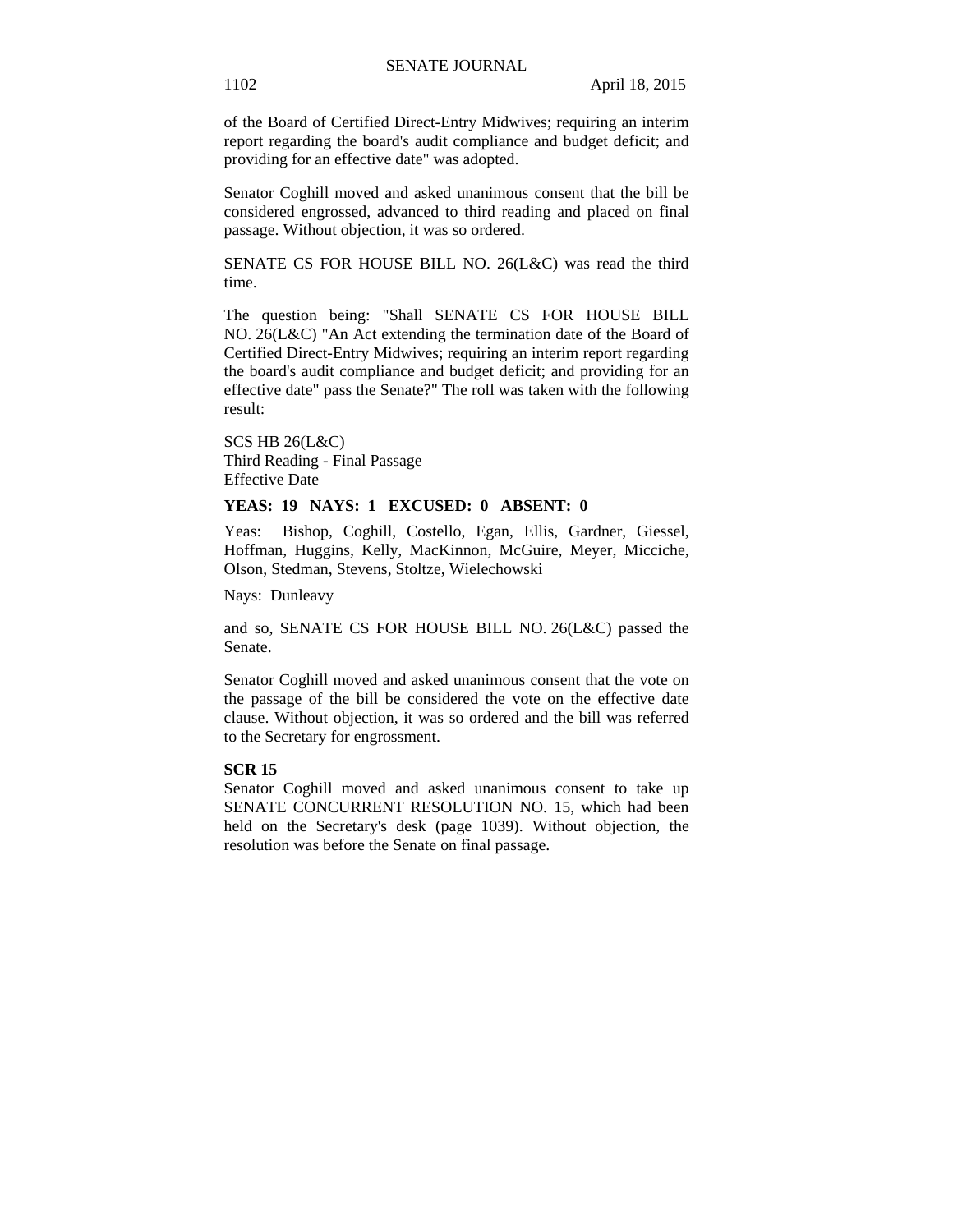The question being: "Shall SENATE CONCURRENT RESOLUTION NO. 15 Suspending Rules 24(c), 35, 41(b), and 42(e), Uniform Rules of the Alaska State Legislature, concerning House Bill No. 26, extending the termination date of the Board of Certified Direct-Entry Midwives, pass the Senate?" The roll was taken with the following result:

SCR 15 Final Passage

## **YEAS: 20 NAYS: 0 EXCUSED: 0 ABSENT: 0**

Yeas: Bishop, Coghill, Costello, Dunleavy, Egan, Ellis, Gardner, Giessel, Hoffman, Huggins, Kelly, MacKinnon, McGuire, Meyer, Micciche, Olson, Stedman, Stevens, Stoltze, Wielechowski

and so, SENATE CONCURRENT RESOLUTION NO. 15 passed the Senate and was referred to the Secretary for engrossment.

## **Reconsideration of Senate Bills**

## **SB 107**

Senator Costello gave notice of reconsideration on SENATE BILL NO. 107 and moved and asked unanimous consent that it be taken up. Without objection, it was so ordered and the bill was before the Senate on reconsideration.

The question to be reconsidered: "Shall SENATE BILL NO. 107 "An Act relating to insurance; relating to risk based capital for domestic insurers and fraternal benefit societies, including provisions related to insurers subject to risk based capital and action level event requirements; relating to review by the director of insurance of an insurer's risk based capital plan; relating to confidentiality and sharing of certain information submitted to the director of insurance; relating to evaluating an insurance holding company and the acquisition of control of or merger with a domestic insurer; relating to risk based capital, risk management, and own risk and solvency assessments of insurers; clarifying provisions related to risk based capital plans; relating to exemptions by the director of insurance for certain domestic and casualty insurers from risk based capital requirements; relating to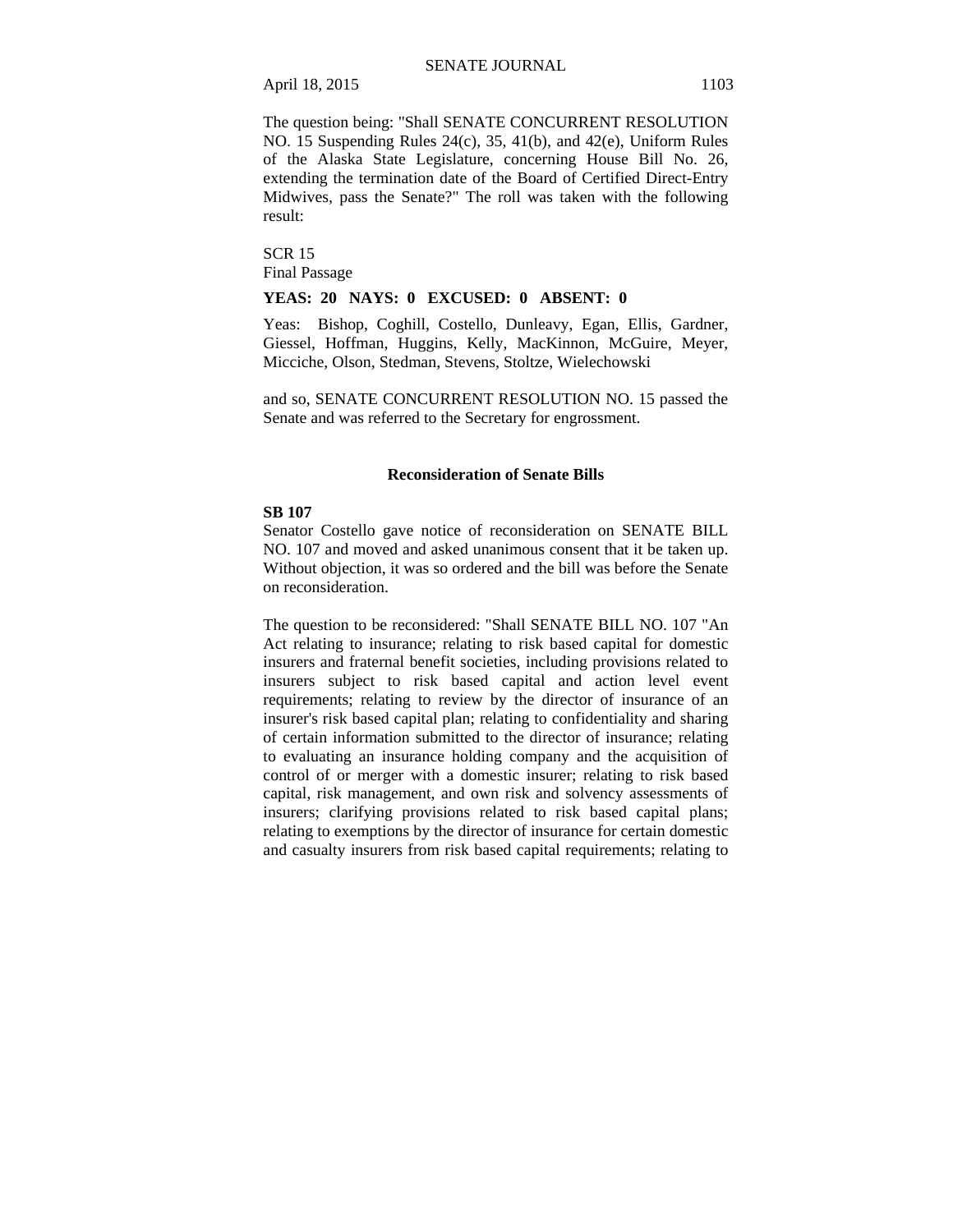insurance holding companies, including filing requirements, divestiture, content of statements, notifications, and hearings; relating to registration requirements of insurers; relating to transactions within an insurance holding company system or transactions involving a domestic insurer; relating to management and examination of domestic insurers that are part of an insurance holding company system; adding provisions relating to participation by the director of insurance in a supervisory college; relating to civil and criminal penalties for violations by insurers and individuals; relating to provisions for risk management and own risk and solvency assessments by insurers; relating to operating requirements for controlling insurance producers; relating to producer-controlled insurers; adding and amending definitions related to insurers; and providing for an effective date" pass the Senate?" The roll was taken with the following result:

SB 107 Third Reading - On Reconsideration Effective Date

## **YEAS: 20 NAYS: 0 EXCUSED: 0 ABSENT: 0**

Yeas: Bishop, Coghill, Costello, Dunleavy, Egan, Ellis, Gardner, Giessel, Hoffman, Huggins, Kelly, MacKinnon, McGuire, Meyer, Micciche, Olson, Stedman, Stevens, Stoltze, Wielechowski

and so, SENATE BILL NO. 107 passed the Senate on reconsideration.

Senator Coghill moved and asked unanimous consent that the vote on the passage of the bill be considered the vote on the effective date clause. Without objection, it was so ordered and the bill was referred to the Secretary for engrossment.

## **Second Reading of House Bills (continued)**

#### **HB 116**

HOUSE BILL NO. 116 "An Act extending the termination date of the Alcoholic Beverage Control Board; and providing for an effective date" was read the second time.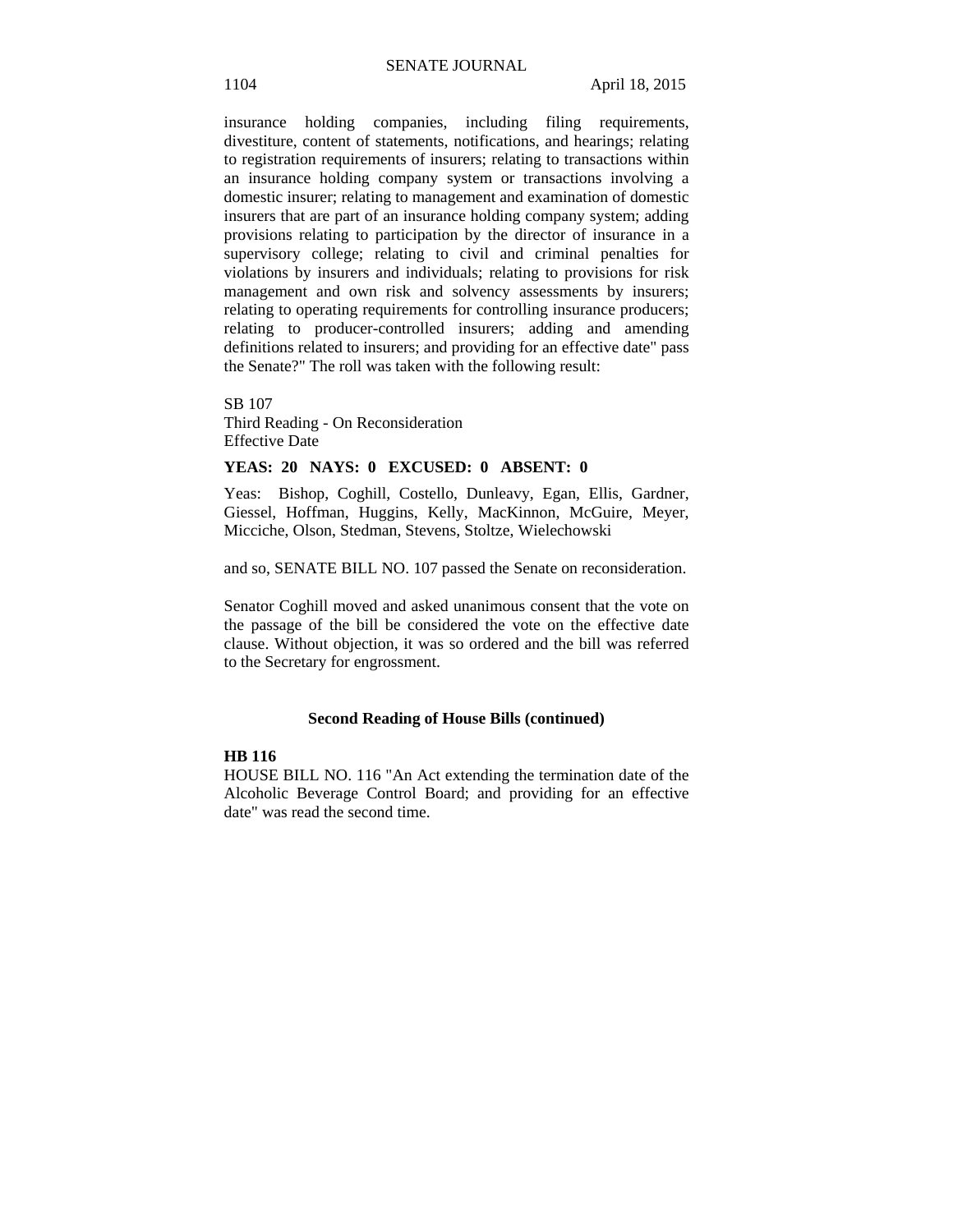Senator Coghill moved and asked unanimous consent that the bill be advanced to third reading and placed on final passage. Without objection, it was so ordered.

HOUSE BILL NO. 116 was read the third time.

The question being: "Shall HOUSE BILL NO. 116 "An Act extending the termination date of the Alcoholic Beverage Control Board; and providing for an effective date" pass the Senate?" The roll was taken with the following result:

HB 116 Third Reading - Final Passage Effective Date

## **YEAS: 20 NAYS: 0 EXCUSED: 0 ABSENT: 0**

Yeas: Bishop, Coghill, Costello, Dunleavy, Egan, Ellis, Gardner, Giessel, Hoffman, Huggins, Kelly, MacKinnon, McGuire, Meyer, Micciche, Olson, Stedman, Stevens, Stoltze, Wielechowski

and so, HOUSE BILL NO. 116 passed the Senate.

Senator Coghill moved and asked unanimous consent that the vote on the passage of the bill be considered the vote on the effective date clause. Without objection, it was so ordered and the bill was signed by the President and Secretary and returned to the House.

Senator MacKinnon moved and asked unanimous consent that the Senate return to Introduction of Guests. Without objection, the Senate returned to Introduction of Guests.

## **Recess**

Senator Coghill moved and asked unanimous consent that the Senate stand in recess to a call of the Chair. Without objection, the Senate recessed at 12:31 p.m.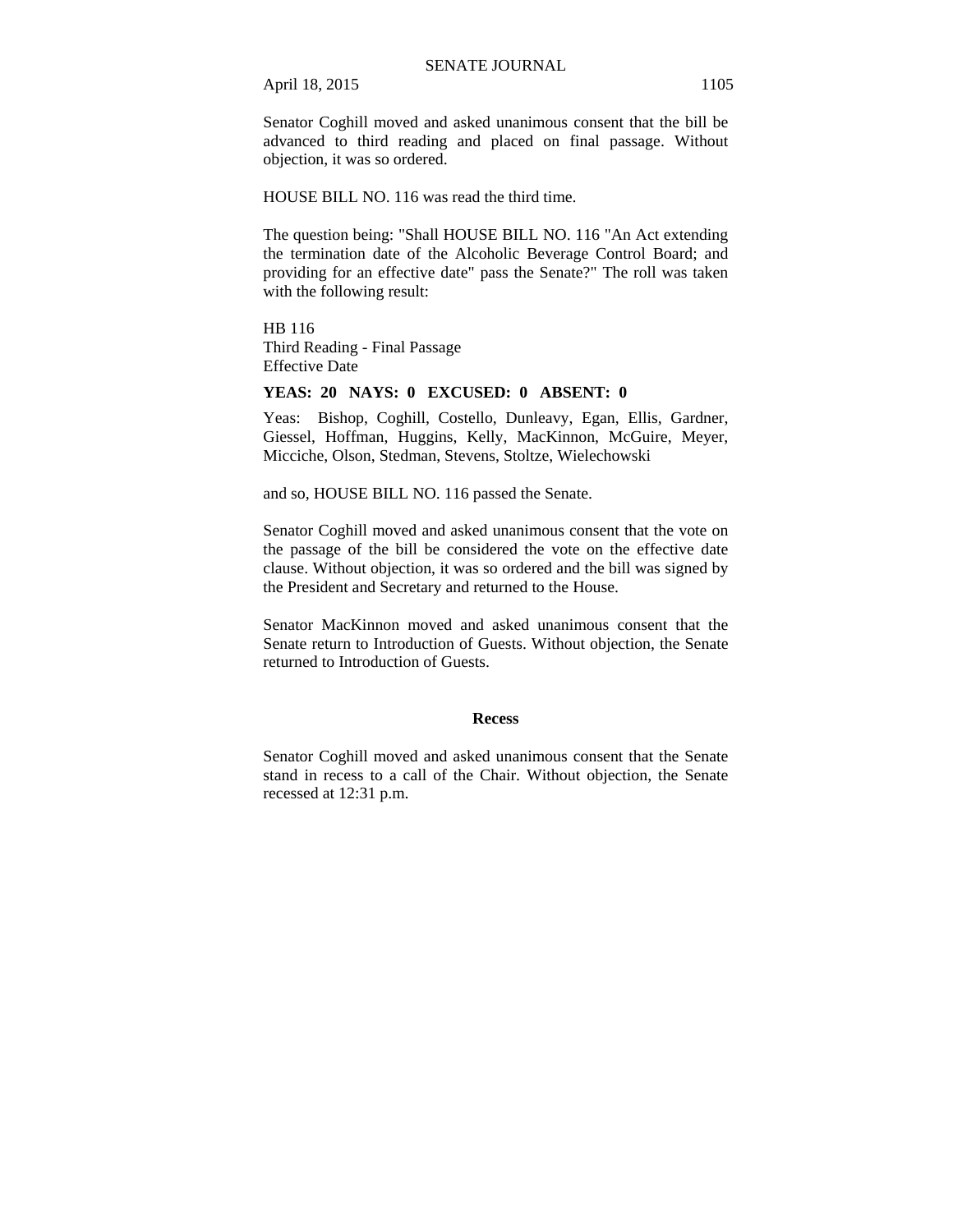## **After Recess**

The Senate reconvened at 4:09 p.m.

#### **Messages from the House**

#### **Concur Messages**

## **SB 70**

Message dated April 18 was read stating the House passed and returned for consideration CS FOR SENATE BILL NO. 70(FIN) "An Act relating to exceptions from designation as a special purpose site under art. VIII, sec. 7 of the Constitution of the State of Alaska for portions of Denali State Park, Captain Cook State Recreation Area, Nancy Lake State Recreation Area, and Willow Creek State Recreation Area to allow leasing a right-of-way for a natural gas pipeline" with the following amendment:

> HOUSE CS FOR CS FOR SENATE BILL NO. 70(RES)

Senator Coghill moved that the Senate concur in the House amendment.

The question being: "Shall the Senate concur in the House amendment?" The roll was taken with the following result:

HCS CSSB 70(RES) Shall the Senate Concur in the House Amendment to CSSB 70(FIN)?

## **YEAS: 20 NAYS: 0 EXCUSED: 0 ABSENT: 0**

Yeas: Bishop, Coghill, Costello, Dunleavy, Egan, Ellis, Gardner, Giessel, Hoffman, Huggins, Kelly, MacKinnon, McGuire, Meyer, Micciche, Olson, Stedman, Stevens, Stoltze, Wielechowski

and so, the Senate concurred in the House amendment, thus adopting HOUSE CS FOR CS FOR SENATE BILL NO. 70(RES) "An Act relating to exceptions from designation as a special purpose site under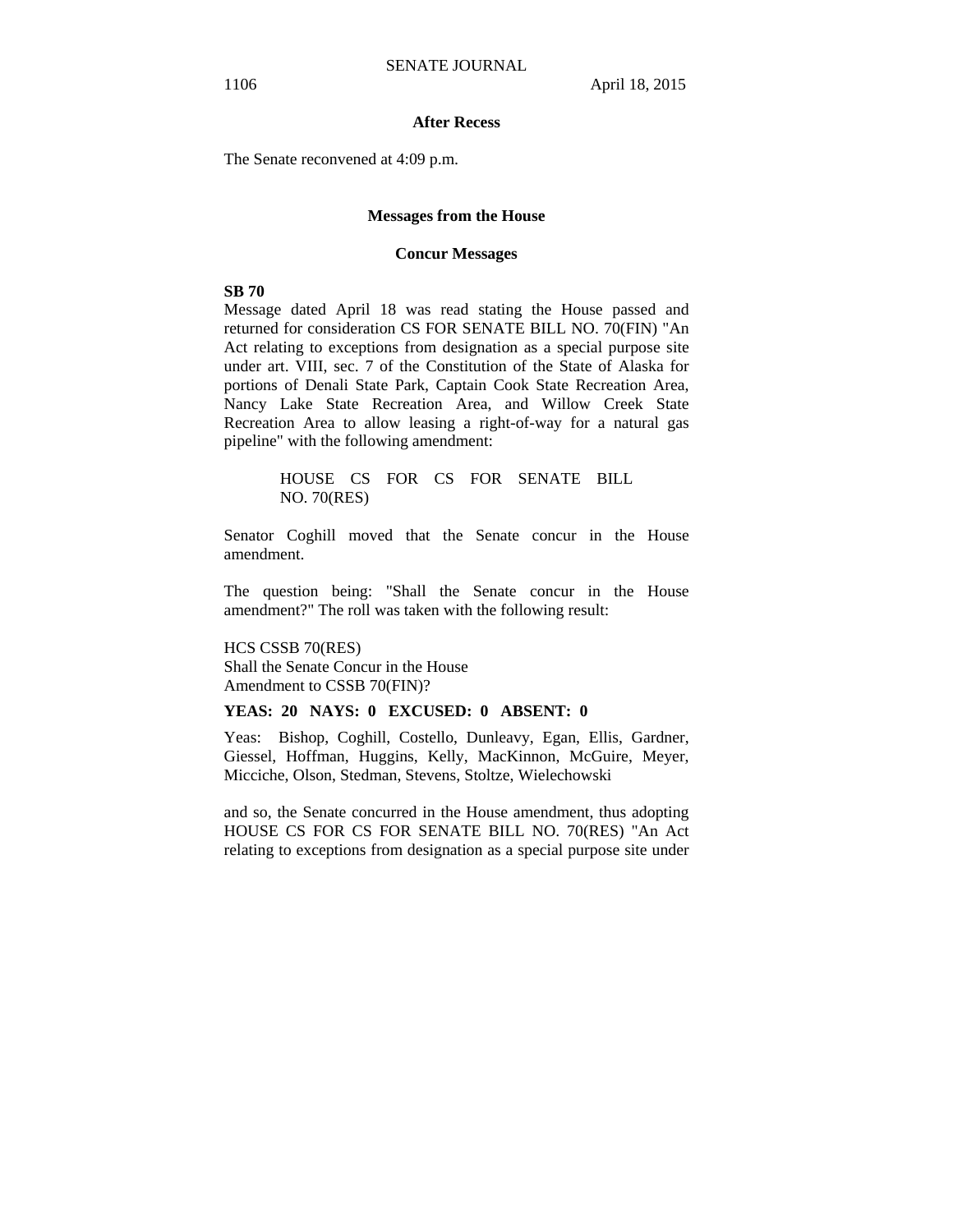art. VIII, sec. 7 of the Constitution of the State of Alaska for portions of Denali State Park, Captain Cook State Recreation Area, Nancy Lake State Recreation Area, and Willow Creek State Recreation Area to allow leasing a right-of-way for a natural gas pipeline."

The Secretary was requested to notify the House.

The bill was referred to the Secretary for enrollment.

### **Standing Committee Reports**

#### **HB 105**

The Finance Committee considered CS FOR HOUSE BILL NO. 105(FIN) "An Act relating to the programs and bonds of the Alaska Industrial Development and Export Authority; relating to the Alaska Industrial Development and Export Authority sustainable energy transmission and supply development fund; requiring the Alaska Industrial Development and Export Authority to deliver to the legislature reports relating to the Interior energy project; relating to the financing authorization through the Alaska Industrial Development and Export Authority of a liquefied natural gas production plant and natural gas energy projects and distribution systems in the state; amending and repealing bond authorizations granted to the Alaska Industrial Development and Export Authority; authorizing the Alaska Industrial Development and Export Authority to issue bonds to finance the infrastructure and construction costs of the Sweetheart Lake hydroelectric project; authorizing the Alaska Industrial Development and Export Authority to issue bonds to finance the infrastructure and construction costs of rebuilding transmission between the Hope substation and Portage, rebuilding transmission between Powerline Pass to Indian, and the Eklutna hydroelectric transmission system upgrade project; relating to legislative approval for loans from the power project fund to the City of King Cove; and providing for an effective date" and recommended it be replaced with

> SENATE CS FOR CS FOR HOUSE BILL NO. 105(FIN) "An Act relating to the programs and bonds of the Alaska Industrial Development and Export Authority; relating to the Alaska Industrial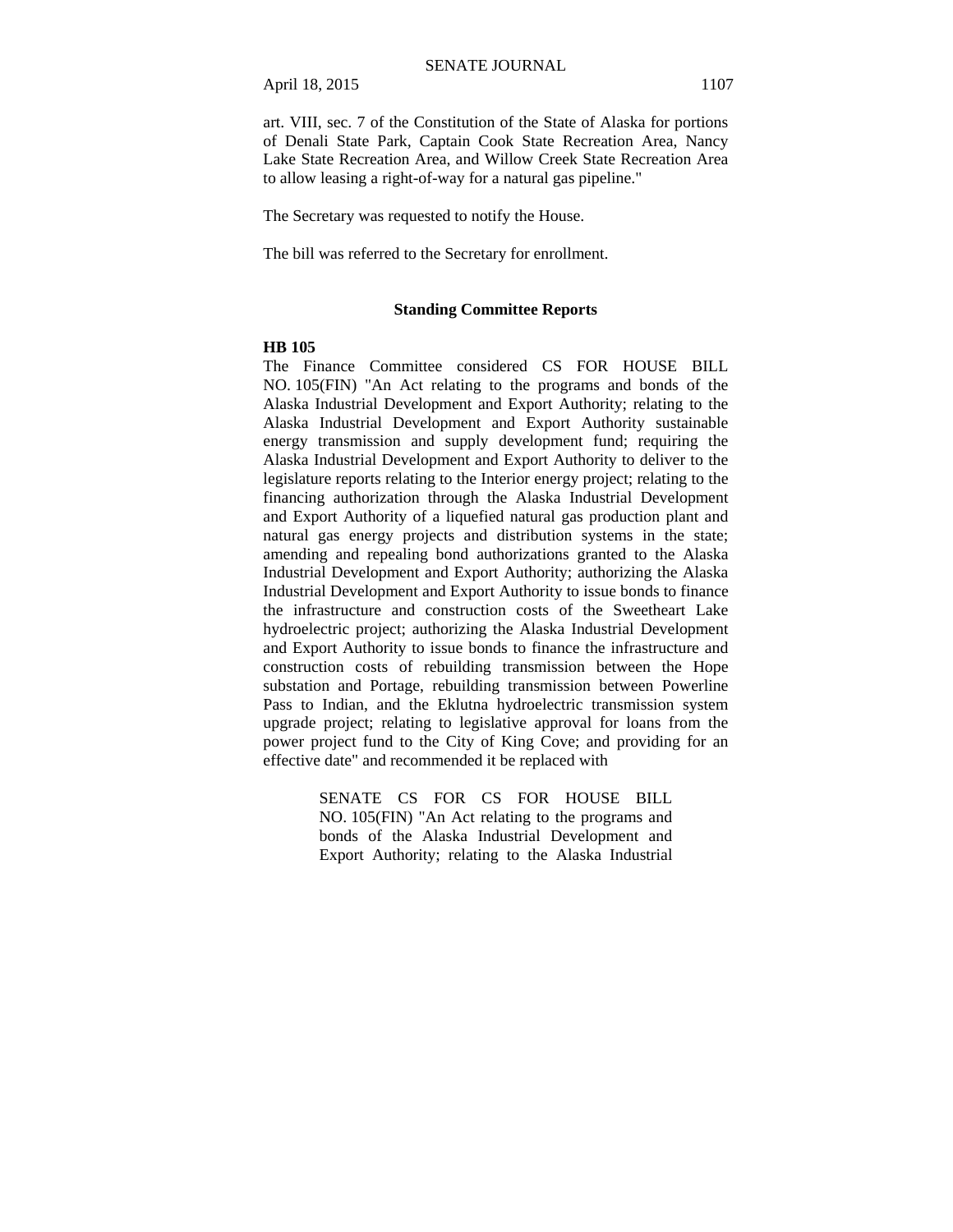Development and Export Authority sustainable energy transmission and supply development fund; repealing bond authorizations granted to the Alaska Industrial Development and Export Authority; amending the definition of 'qualified energy development'; relating to the financing authorization through the Alaska Industrial Development and Export Authority of a liquefied natural gas production plant and natural gas energy projects and distribution systems in the state; requiring the Alaska Industrial Development and Export Authority to deliver to the legislature reports relating to the Interior energy project; and providing for an effective date." (Title Change SCR 18)

Signing do pass: Senators Kelly, MacKinnon, Cochairs; Senators Micciche, Bishop, Hoffman. Signing no recommendation: Senator Dunleavy.

The following fiscal information was published today:

Fiscal Note No. 2, zero, Department of Commerce, Community and Economic Development

The bill is on today's calendar.

## **HB 180**

The State Affairs Committee considered HOUSE BILL NO. 180(efd add) "An Act establishing the second Sunday of June each year as Children's Day; and providing for an effective date." Signing do pass: Senator Stoltze, Chair; Senators Coghill, McGuire, Wielechowski.

The following previously published fiscal information applies: Fiscal Note No. 1, zero, Department of Administration

The bill was referred to the Rules Committee.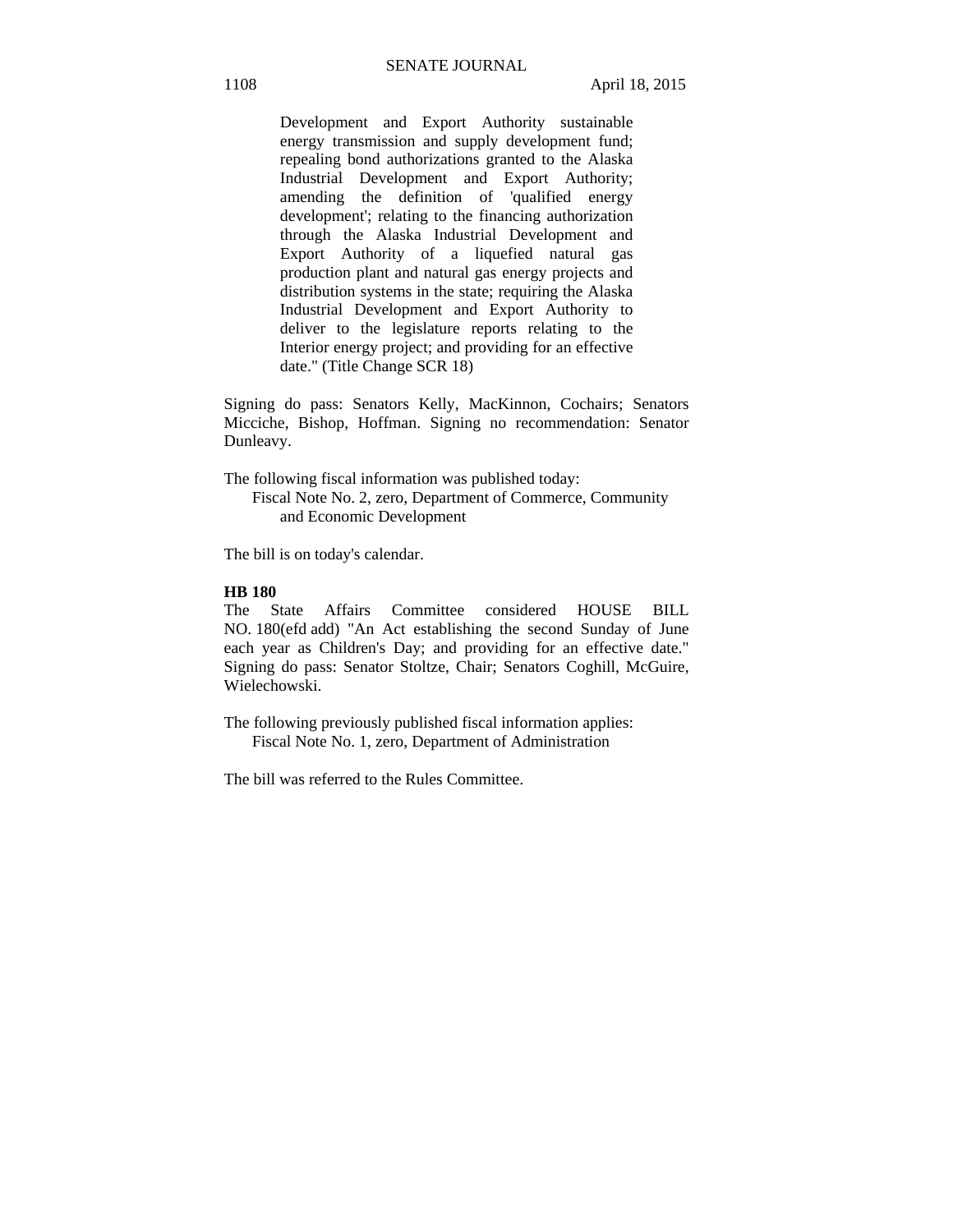## **HJR 22**

The State Affairs Committee considered HOUSE JOINT RESOLUTION NO. 22 Urging the Canada Border Services Agency to keep the border between Hyder, Alaska, and Stewart, British Columbia, open 24 hours a day. Signing do pass: Senator Stoltze, Chair; Senators Coghill, Wielechowski, McGuire.

The following previously published fiscal information applies: Fiscal Note No. 1, zero, Legislative Agency

The resolution was referred to the Rules Committee.

## **Introduction and Reference of Senate Resolutions**

#### **SCR 17**

SENATE CONCURRENT RESOLUTION NO. 17 BY THE SENATE JUDICIARY COMMITTEE,

> Suspending Rules  $24(c)$ ,  $35$ ,  $41(b)$ , and  $42(e)$ , Uniform Rules of the Alaska State Legislature, concerning House Bill No. 15, relating to credits toward a sentence of imprisonment for certain persons under electronic monitoring.

was read the first time and held on the Secretary's desk.

## **SCR 18**

SENATE CONCURRENT RESOLUTION NO. 18 BY THE SENATE FINANCE COMMITTEE,

Suspending Rules  $24(c)$ , 35, 41(b), and 42(e), Uniform Rules of the Alaska State Legislature, concerning House Bill No. 105, relating to the programs and bonds of the Alaska Industrial Development and Export Authority; relating to the Alaska Industrial Development and Export Authority sustainable energy transmission and supply development fund; requiring the Alaska Industrial Development and Export Authority to deliver to the legislature reports relating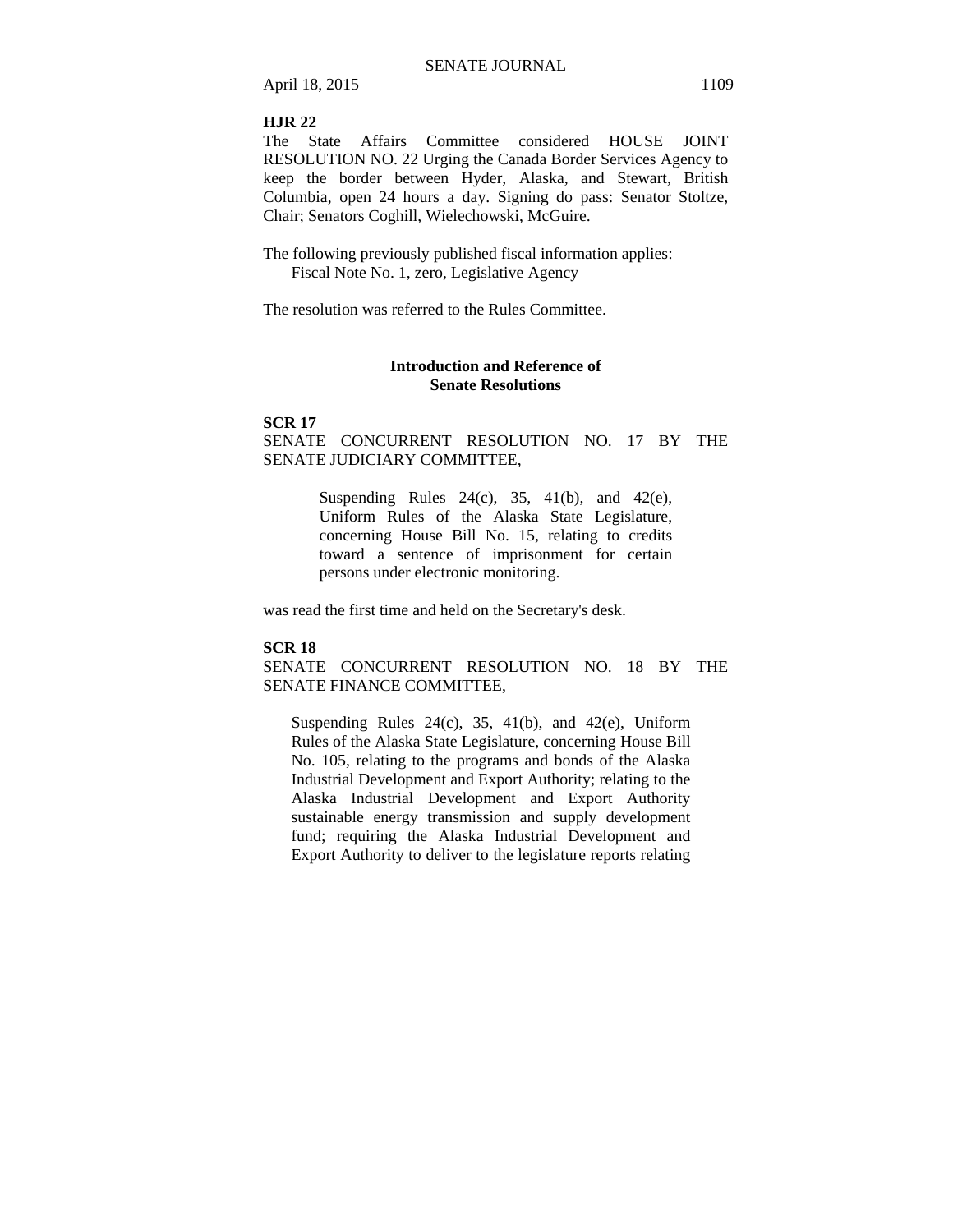to the Interior energy project; relating to the financing authorization through the Alaska Industrial Development and Export Authority of a liquefied natural gas production plant and natural gas energy projects and distribution systems in the state; amending and repealing bond authorizations granted to the Alaska Industrial Development and Export Authority; authorizing the Alaska Industrial Development and Export Authority to issue bonds to finance the infrastructure and construction costs of the Sweetheart Lake hydroelectric project; authorizing the Alaska Industrial Development and Export Authority to issue bonds to finance the infrastructure and construction costs of rebuilding transmission between the Hope substation and Portage, rebuilding transmission between Powerline Pass to Indian, and the Eklutna hydroelectric transmission system upgrade project; and relating to legislative approval for loans from the power project fund to the City of King Cove.

was read the first time and held on the Secretary's desk.

## **Consideration of the Calendar (continued)**

#### **Second Reading of House Bills (continued)**

## **HB 123**

CS FOR HOUSE BILL NO. 123(JUD) am "An Act establishing the Marijuana Control Board; relating to the powers and duties of the Marijuana Control Board; relating to the appointment, removal, and duties of the director of the Marijuana Control Board; relating to the Alcoholic Beverage Control Board; and providing for an effective date" was read the second time.

Senator MacKinnon, Cochair, moved and asked unanimous consent for the adoption of the Finance Senate Committee Substitute offered on page 1096. Senator Gardner objected, then withdrew her objection. There being no further objection, SENATE CS FOR CS FOR HOUSE BILL NO. 123(FIN) was adopted.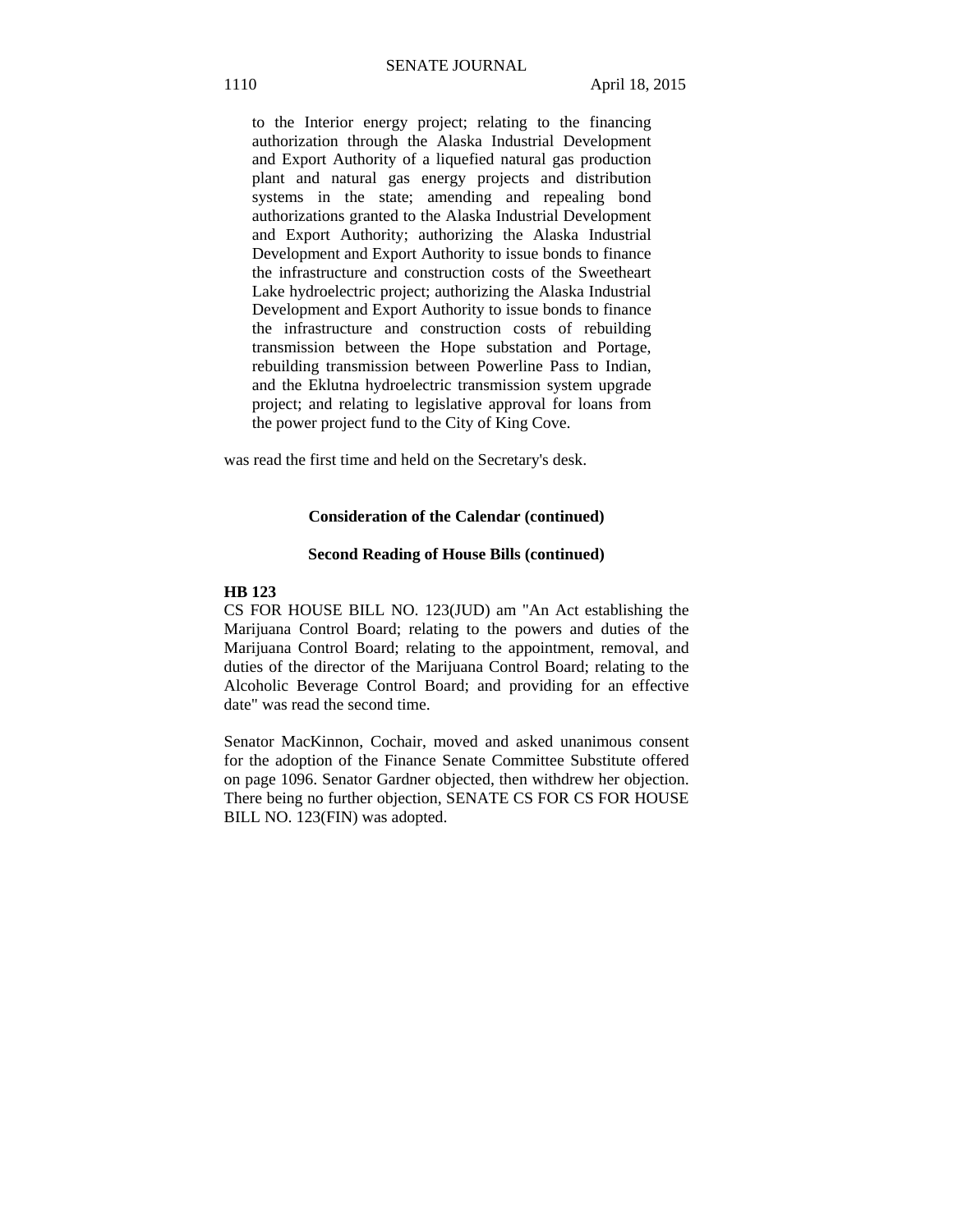Senator Coghill moved and asked unanimous consent that the bill be considered engrossed, advanced to third reading and placed on final passage. Without objection, it was so ordered.

SENATE CS FOR CS FOR HOUSE BILL NO. 123(FIN) was read the third time.

The question being: "Shall SENATE CS FOR CS FOR HOUSE BILL NO. 123(FIN) "An Act establishing the Marijuana Control Board; relating to the powers and duties of the Marijuana Control Board; relating to the appointment, removal, and duties of the director of the Marijuana Control Board; relating to the Alcoholic Beverage Control Board; and providing for an effective date" pass the Senate?" The roll was taken with the following result:

SCS CSHB 123(FIN) Third Reading - Final Passage Effective Date

## **YEAS: 20 NAYS: 0 EXCUSED: 0 ABSENT: 0**

Yeas: Bishop, Coghill, Costello, Dunleavy, Egan, Ellis, Gardner, Giessel, Hoffman, Huggins, Kelly, MacKinnon, McGuire, Meyer, Micciche, Olson, Stedman, Stevens, Stoltze, Wielechowski

and so, SENATE CS FOR CS FOR HOUSE BILL NO. 123(FIN) passed the Senate.

Senator Coghill moved and asked unanimous consent that the vote on the passage of the bill be considered the vote on the effective date clause. Without objection, it was so ordered and the bill was referred to the Secretary for engrossment.

## **HB 131**

HOUSE BILL NO. 131 am "An Act relating to the licensure of nail technicians and hairdressers; relating to the practice of manicuring; and providing for an effective date" was read the second time.

Senator Coghill moved and asked unanimous consent that the bill be advanced to third reading and placed on final passage. Without objection, it was so ordered.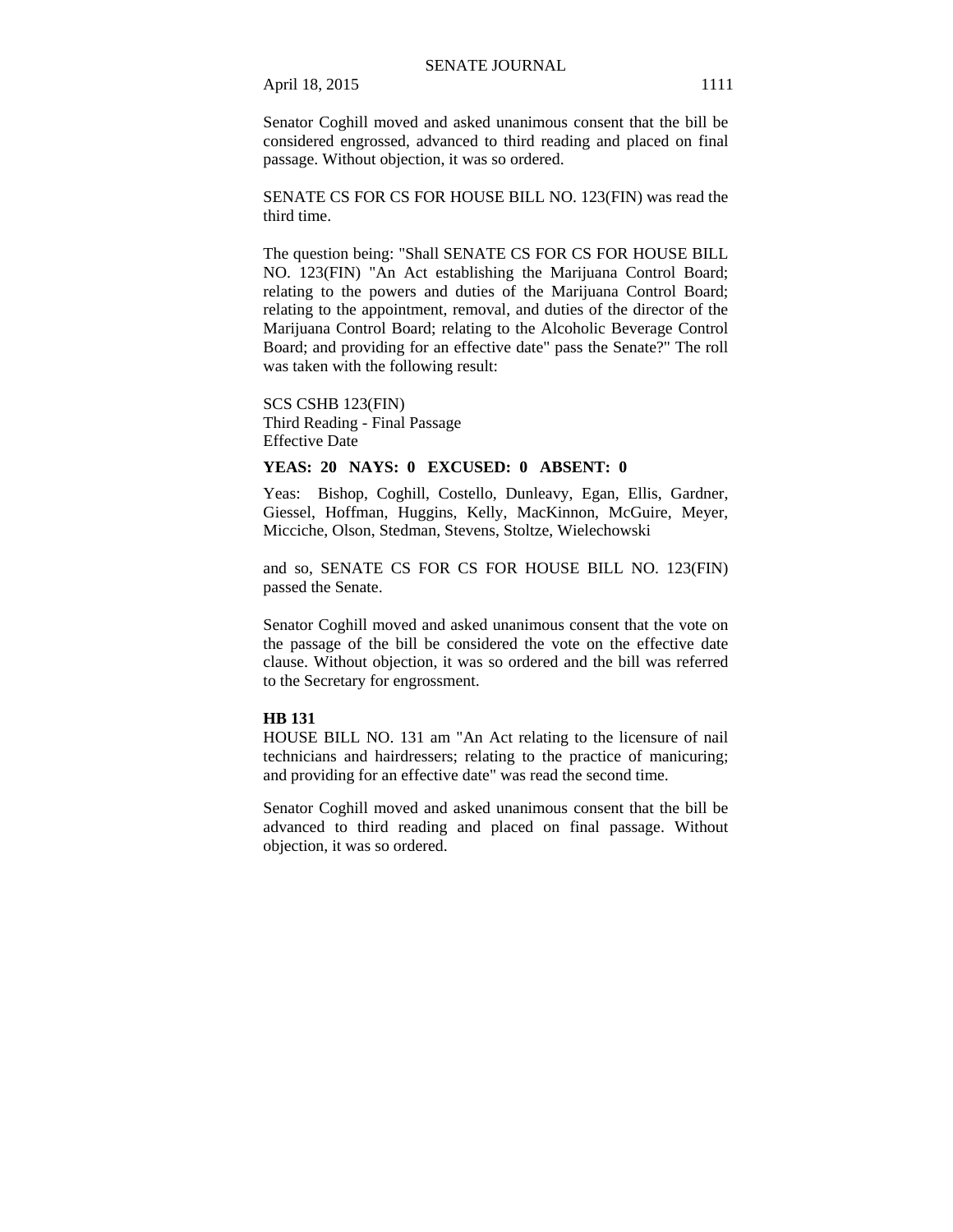HOUSE BILL NO. 131 am was read the third time.

The question being: "Shall HOUSE BILL NO. 131 am "An Act relating to the licensure of nail technicians and hairdressers; relating to the practice of manicuring; and providing for an effective date" pass the Senate?" The roll was taken with the following result:

HB 131 am Third Reading - Final Passage Effective Dates

## **YEAS: 17 NAYS: 3 EXCUSED: 0 ABSENT: 0**

Yeas: Bishop, Coghill, Costello, Egan, Gardner, Giessel, Hoffman, Huggins, Kelly, MacKinnon, McGuire, Meyer, Micciche, Olson, Stedman, Stevens, Stoltze

Nays: Dunleavy, Ellis, Wielechowski

and so, HOUSE BILL NO. 131 am passed the Senate.

Senator Coghill moved and asked unanimous consent that the vote on the passage of the bill be considered the vote on the effective date clauses. Without objection, it was so ordered and the bill was signed by the President and Secretary and returned to the House.

## **HB 135**

HOUSE BILL NO. 135 "An Act establishing a Roth contribution program for the public employees' deferred compensation program; and providing for an effective date" was read the second time.

Senator Coghill moved and asked unanimous consent that the bill be advanced to third reading and placed on final passage. Without objection, it was so ordered.

HOUSE BILL NO. 135 was read the third time.

The question being: "Shall HOUSE BILL NO. 135 "An Act establishing a Roth contribution program for the public employees' deferred compensation program; and providing for an effective date" pass the Senate?" The roll was taken with the following result: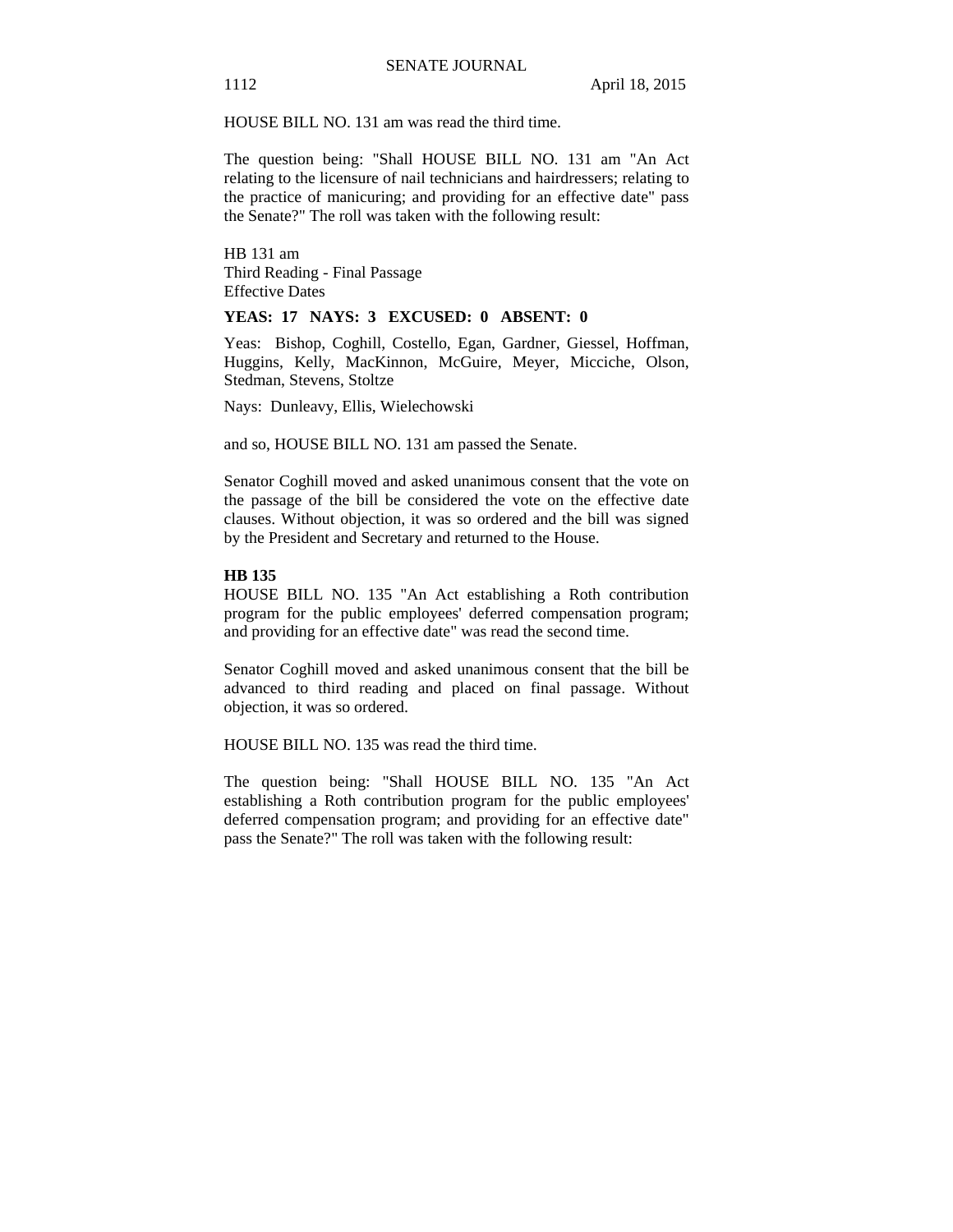HB 135 Third Reading - Final Passage Effective Date

## **YEAS: 20 NAYS: 0 EXCUSED: 0 ABSENT: 0**

Yeas: Bishop, Coghill, Costello, Dunleavy, Egan, Ellis, Gardner, Giessel, Hoffman, Huggins, Kelly, MacKinnon, McGuire, Meyer, Micciche, Olson, Stedman, Stevens, Stoltze, Wielechowski

and so, HOUSE BILL NO. 135 passed the Senate.

Senator Coghill moved and asked unanimous consent that the vote on the passage of the bill be considered the vote on the effective date clause. Without objection, it was so ordered and the bill was signed by the President and Secretary and returned to the House.

#### **HB 176**

CS FOR HOUSE BILL NO. 176(FIN) "An Act repealing state employee salary schedule increases; and providing for an effective date" was read the second time.

Senator Wielechowski offered Amendment No. 1:

Page 1, line 1:

Delete "**repealing state employee salary schedule increases**"

Insert "**allowing certain state employees to take up to three weeks of voluntary leave without pay**"

Page 1, line 4:

Delete all material and insert:

"\* **Section 1.** AS 39.20 is amended by adding a new section to read:

**Sec. 39.20.285. Voluntary leave of absence without pay.** (a) Notwithstanding AS 39.20.310(8), an employee of the state may voluntarily take a leave of absence without pay of up to three weeks each year under this section. The employer shall grant the request for a leave of absence without pay unless the employer determines that granting a request under this section would endanger the health, safety, or welfare of the public. Leave under this section that is unused does not accrue from year to year.

(b) Nothing in this section prohibits an employer from granting other leave, including leave without pay, that is authorized by law."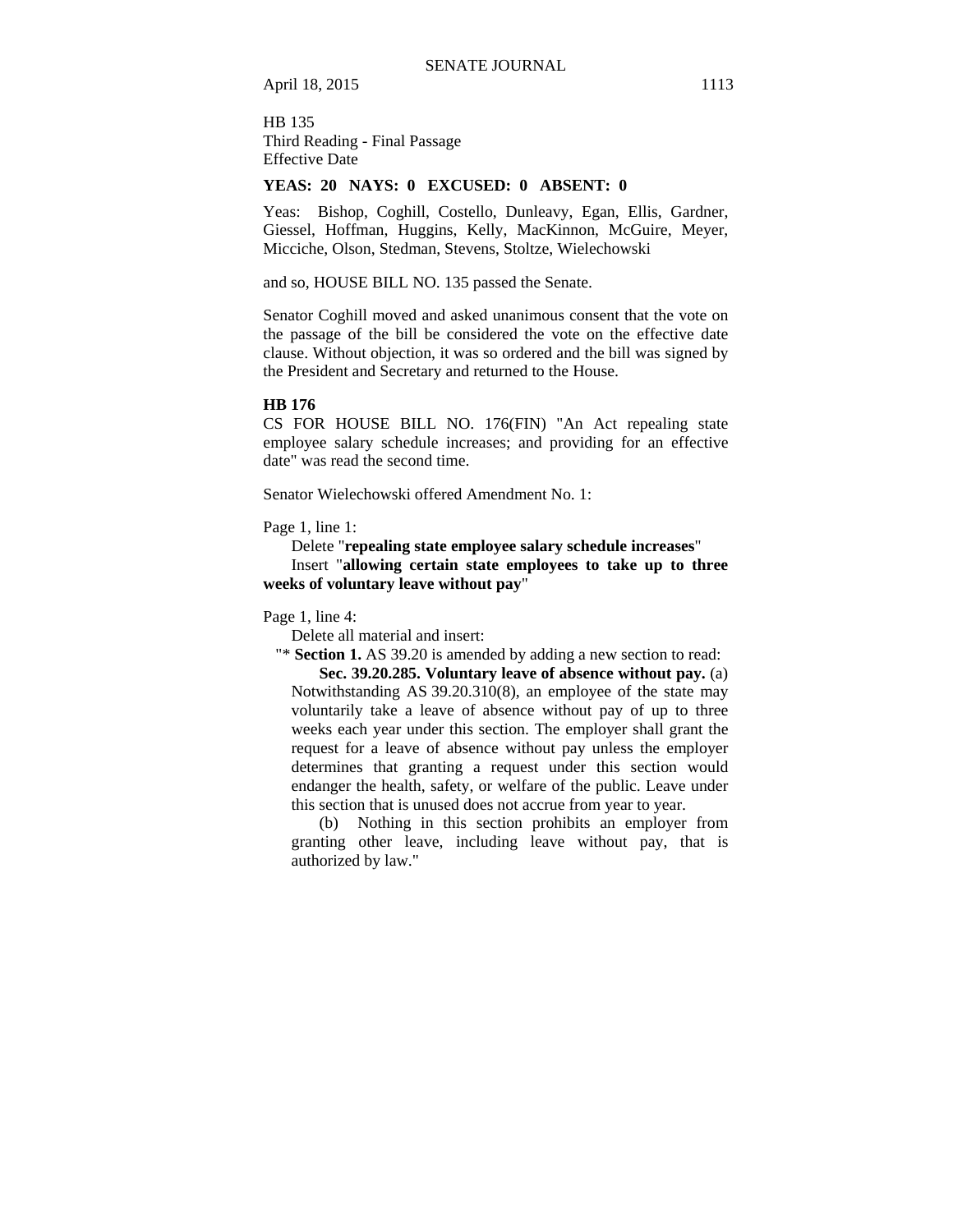Senator Wielechowski moved for the adoption of Amendment No. 1. Senator MacKinnon objected.

The question being: "Shall Amendment No. 1 be adopted?" The roll was taken with the following result:

CSHB 176(FIN) Second Reading Amendment No. 1

## **YEAS: 5 NAYS: 15 EXCUSED: 0 ABSENT: 0**

Yeas: Egan, Ellis, Gardner, Olson, Wielechowski

Nays: Bishop, Coghill, Costello, Dunleavy, Giessel, Hoffman, Huggins, Kelly, MacKinnon, McGuire, Meyer, Micciche, Stedman, Stevens, Stoltze

and so, Amendment No. 1 failed.

Senator Coghill moved and asked unanimous consent that the bill be advanced to third reading and placed on final passage. Without objection, it was so ordered.

CS FOR HOUSE BILL NO. 176(FIN) was read the third time.

The question being: "Shall CS FOR HOUSE BILL NO. 176(FIN) "An Act repealing state employee salary schedule increases; and providing for an effective date" pass the Senate?" The roll was taken with the following result:

CSHB 176(FIN) Third Reading - Final Passage Effective Date

## **YEAS: 14 NAYS: 6 EXCUSED: 0 ABSENT: 0**

Yeas: Coghill, Costello, Dunleavy, Giessel, Hoffman, Huggins, Kelly, MacKinnon, McGuire, Meyer, Micciche, Stedman, Stevens, Stoltze

Nays: Bishop, Egan, Ellis, Gardner, Olson, Wielechowski

and so, CS FOR HOUSE BILL NO. 176(FIN) passed the Senate.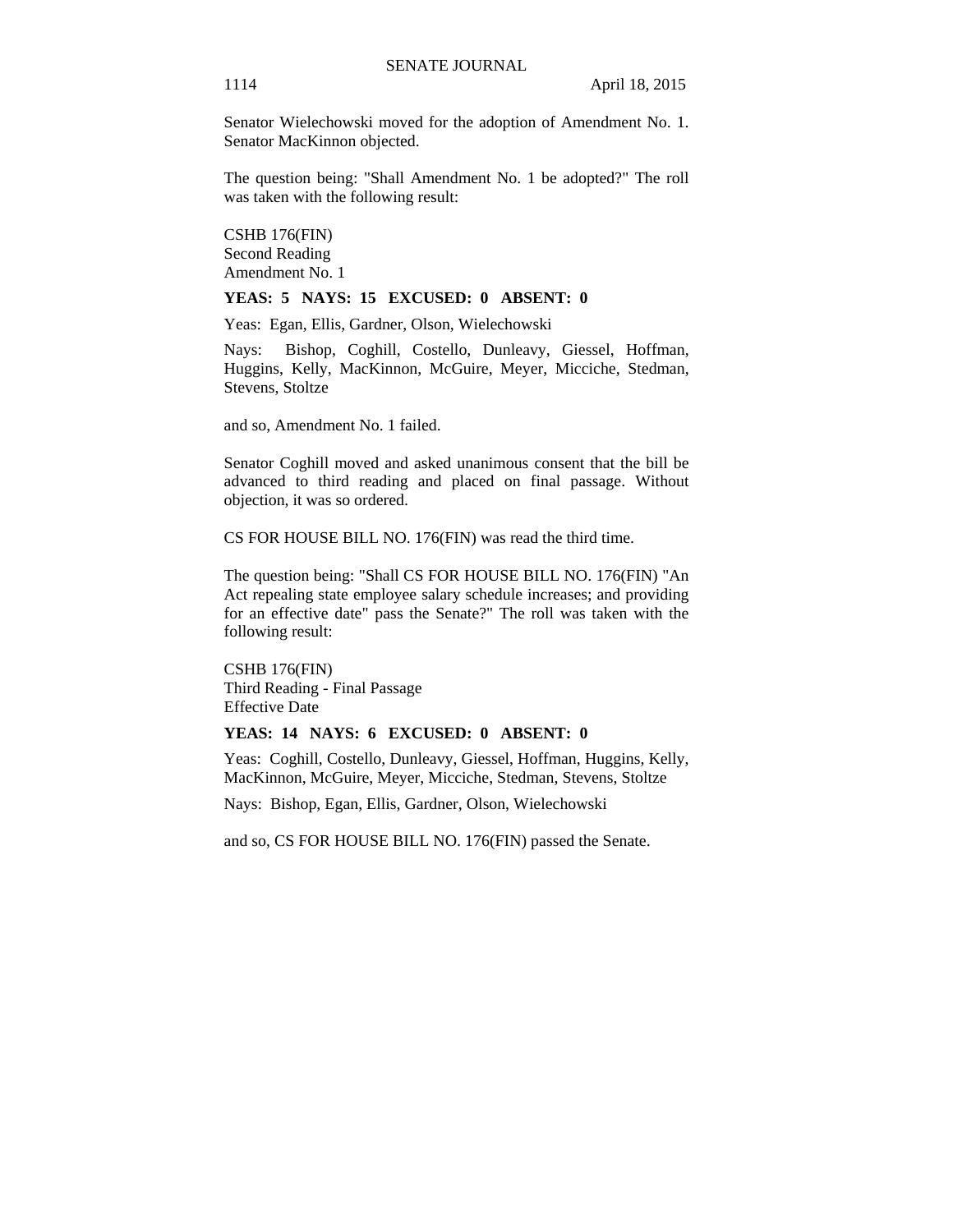Senator Coghill moved and asked unanimous consent that the vote on the passage of the bill be considered the vote on the effective date clause. Without objection, it was so ordered.

Senator Wielechowski gave notice of reconsideration.

## **HB 105**

CS FOR HOUSE BILL NO. 105(FIN) "An Act relating to the programs and bonds of the Alaska Industrial Development and Export Authority; relating to the Alaska Industrial Development and Export Authority sustainable energy transmission and supply development fund; requiring the Alaska Industrial Development and Export Authority to deliver to the legislature reports relating to the Interior energy project; relating to the financing authorization through the Alaska Industrial Development and Export Authority of a liquefied natural gas production plant and natural gas energy projects and distribution systems in the state; amending and repealing bond authorizations granted to the Alaska Industrial Development and Export Authority; authorizing the Alaska Industrial Development and Export Authority to issue bonds to finance the infrastructure and construction costs of the Sweetheart Lake hydroelectric project; authorizing the Alaska Industrial Development and Export Authority to issue bonds to finance the infrastructure and construction costs of rebuilding transmission between the Hope substation and Portage, rebuilding transmission between Powerline Pass to Indian, and the Eklutna hydroelectric transmission system upgrade project; relating to legislative approval for loans from the power project fund to the City of King Cove; and providing for an effective date" was read the second time.

Senator MacKinnon, Cochair, moved and asked unanimous consent for the adoption of the Finance Senate Committee Substitute offered on page 1107. Senator Gardner objected, then withdrew her objection. There being no further objection, SENATE CS FOR CS FOR HOUSE BILL NO. 105(FIN) "An Act relating to the programs and bonds of the Alaska Industrial Development and Export Authority; relating to the Alaska Industrial Development and Export Authority sustainable energy transmission and supply development fund; repealing bond authorizations granted to the Alaska Industrial Development and Export Authority; amending the definition of 'qualified energy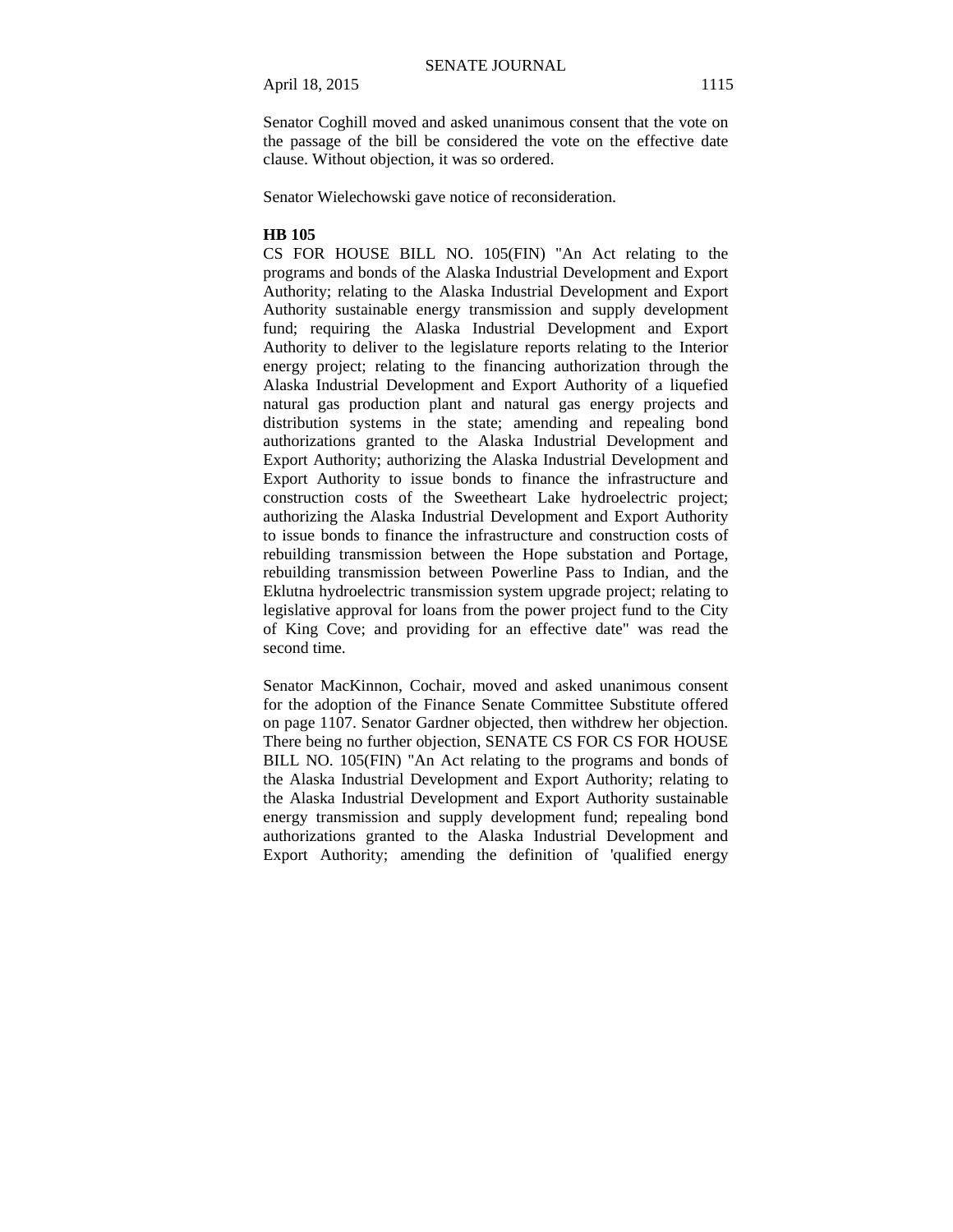development'; relating to the financing authorization through the Alaska Industrial Development and Export Authority of a liquefied natural gas production plant and natural gas energy projects and distribution systems in the state; requiring the Alaska Industrial Development and Export Authority to deliver to the legislature reports relating to the Interior energy project; and providing for an effective date" was adopted.

SENATE CS FOR CS FOR HOUSE BILL NO. 105(FIN) will advance to third reading on the April 19 calendar.

Senator Coghill moved and asked unanimous consent that the first supplemental calendar be adopted. Without objection, the first supplemental calendar was adopted.

#### **Consideration of the First Supplemental Calendar**

## **Second Reading of Senate Bills**

## **SB 9**

SENATE BILL NO. 9 "An Act repealing the authority to include certain material from a political party in the election pamphlet" was read the second time.

Senator Coghill moved and asked unanimous consent that the bill be considered engrossed, advanced to third reading and placed on final passage. Without objection, it was so ordered.

SENATE BILL NO. 9 was read the third time.

The question being: "Shall SENATE BILL NO. 9 "An Act repealing the authority to include certain material from a political party in the election pamphlet" pass the Senate?" The roll was taken with the following result:

SB 9

Third Reading - Final Passage

#### **YEAS: 20 NAYS: 0 EXCUSED: 0 ABSENT: 0**

Yeas: Bishop, Coghill, Costello, Dunleavy, Egan, Ellis, Gardner, Giessel, Hoffman, Huggins, Kelly, MacKinnon, McGuire, Meyer, Micciche, Olson, Stedman, Stevens, Stoltze, Wielechowski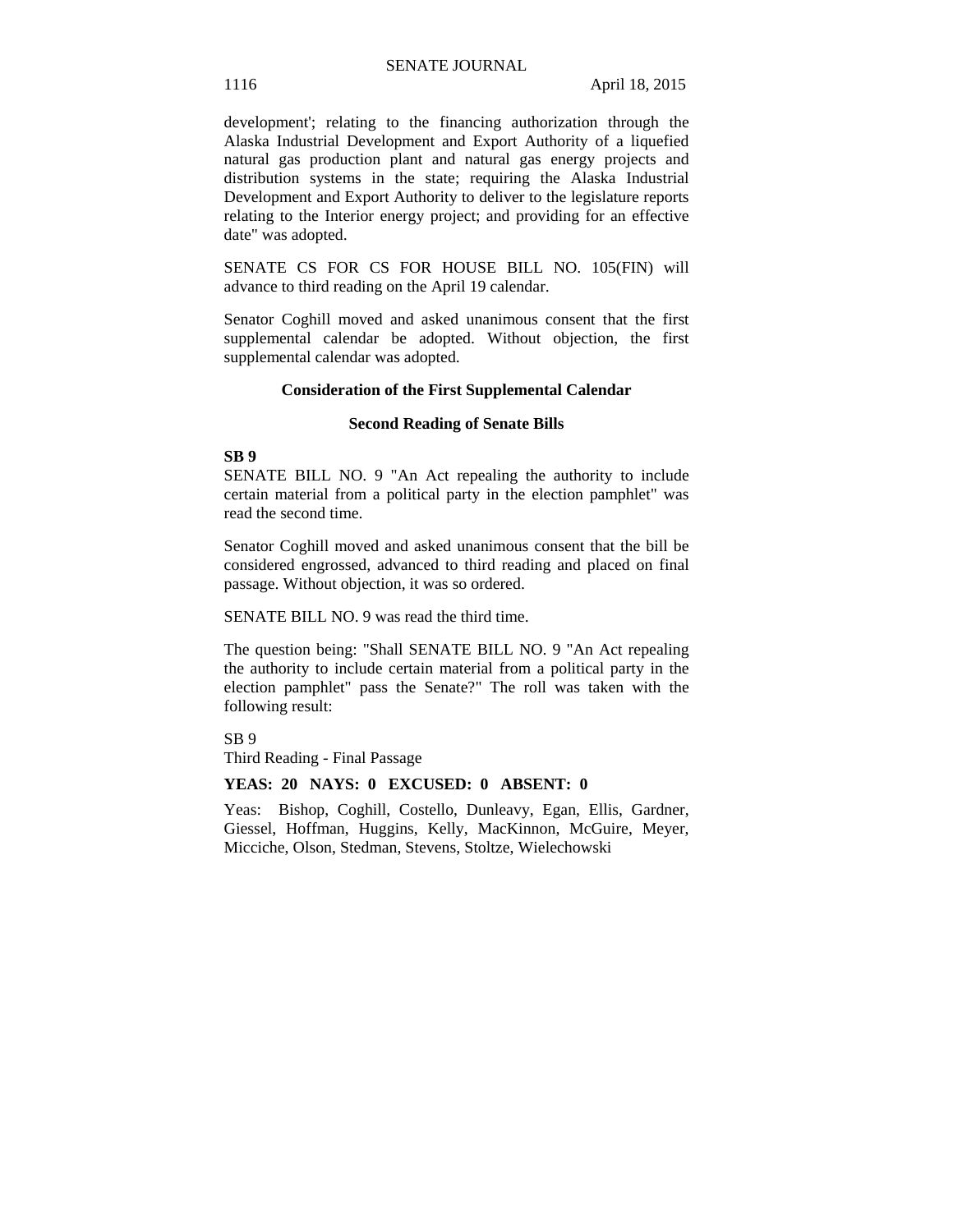and so, SENATE BILL NO. 9 passed the Senate and was referred to the Secretary for engrossment.

### **Second Reading of House Bills**

## **HB 15**

CS FOR HOUSE BILL NO. 15(FIN) "An Act relating to credits toward a sentence of imprisonment for certain persons under electronic monitoring" was read the second time.

Senator McGuire, Chair, moved and asked unanimous consent for the adoption of the Judiciary Senate Committee Substitute offered on page 1094. Senator Gardner objected, then withdrew her objection. There being no further objection, SENATE CS FOR CS FOR HOUSE BILL NO. 15(JUD) "An Act relating to credits toward a sentence of imprisonment for certain persons under electronic monitoring; and relating to mitigating factors at sentencing" was adopted.

Senator Coghill moved and asked unanimous consent that the bill be considered engrossed, advanced to third reading and placed on final passage. Without objection, it was so ordered.

SENATE CS FOR CS FOR HOUSE BILL NO. 15(JUD) was read the third time.

Senators Ellis, Gardner, McGuire, Coghill, Stevens, Micciche, Bishop, Giessel, MacKinnon, Egan, Stedman, Costello moved and asked unanimous consent to be shown as cross sponsors on the bill. Without objection, it was so ordered.

The question being: "Shall SENATE CS FOR CS FOR HOUSE BILL NO. 15(JUD) "An Act relating to credits toward a sentence of imprisonment for certain persons under electronic monitoring; and relating to mitigating factors at sentencing" pass the Senate?" The roll was taken with the following result:

SCS CSHB 15(JUD) Third Reading - Final Passage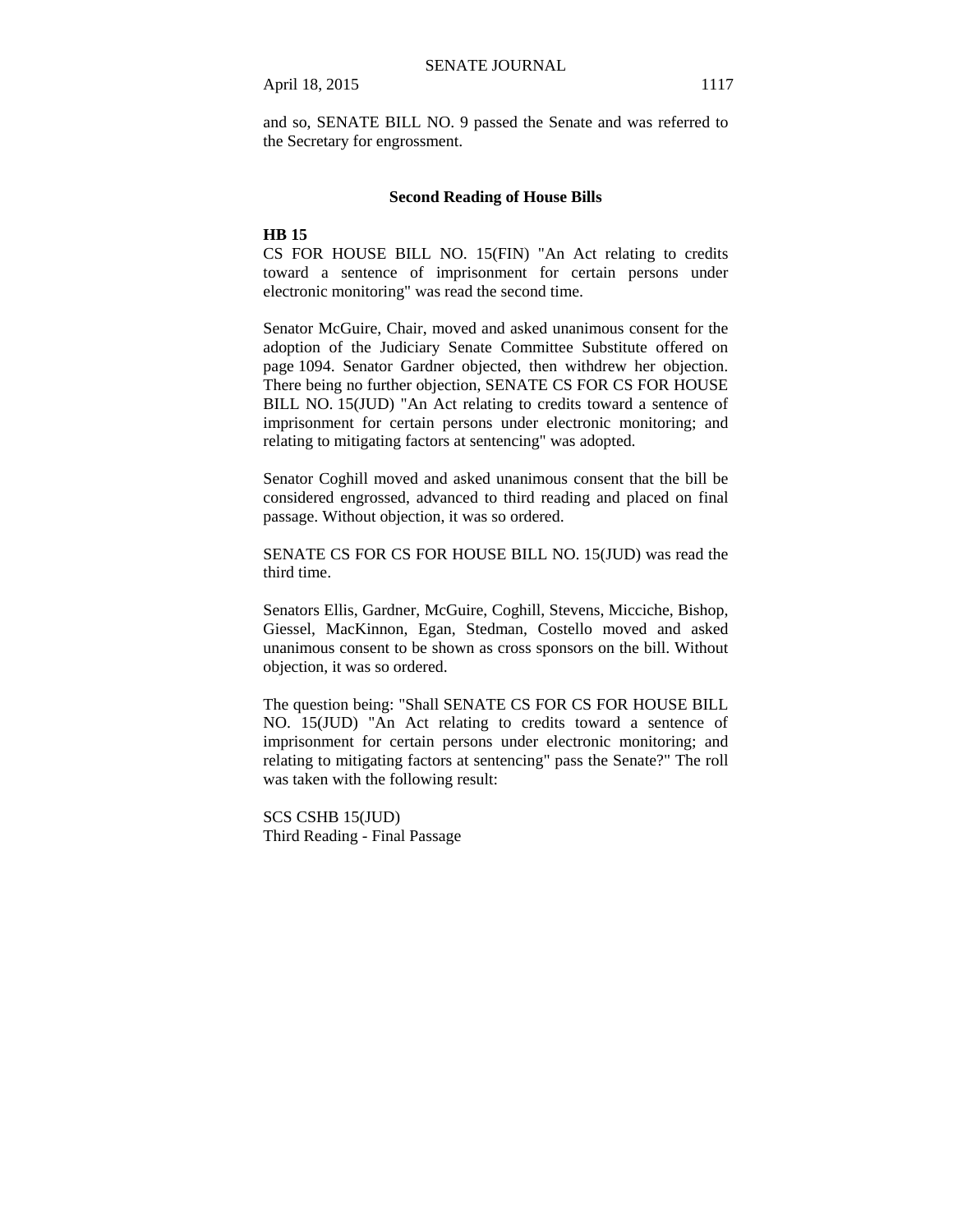## **YEAS: 20 NAYS: 0 EXCUSED: 0 ABSENT: 0**

Yeas: Bishop, Coghill, Costello, Dunleavy, Egan, Ellis, Gardner, Giessel, Hoffman, Huggins, Kelly, MacKinnon, McGuire, Meyer, Micciche, Olson, Stedman, Stevens, Stoltze, Wielechowski

and so, SENATE CS FOR CS FOR HOUSE BILL NO. 15(JUD) passed the Senate and was referred to the Secretary for engrossment.

## **SCR 17**

Senator Coghill moved and asked unanimous consent to take up SENATE CONCURRENT RESOLUTION NO. 17, which had been held on the Secretary's desk (page 1109). Without objection, the resolution was before the Senate on final passage.

The question being: "Shall SENATE CONCURRENT RESOLUTION NO. 17 Suspending Rules 24(c), 35, 41(b), and 42(e), Uniform Rules of the Alaska State Legislature, concerning House Bill No. 15, relating to credits toward a sentence of imprisonment for certain persons under electronic monitoring, pass the Senate?" The roll was taken with the following result:

SCR 17 Final Passage

## **YEAS: 20 NAYS: 0 EXCUSED: 0 ABSENT: 0**

Yeas: Bishop, Coghill, Costello, Dunleavy, Egan, Ellis, Gardner, Giessel, Hoffman, Huggins, Kelly, MacKinnon, McGuire, Meyer, Micciche, Olson, Stedman, Stevens, Stoltze, Wielechowski

and so, SENATE CONCURRENT RESOLUTION NO. 17 passed the Senate and was referred to the Secretary for engrossment.

## **HB 75**

CS FOR HOUSE BILL NO. 75(JUD) am "An Act relating to the registration of marijuana establishments by municipalities; relating to the definition of 'marijuana'; clarifying standards for personal use of marijuana by persons 21 years of age or older; prohibiting the public consumption of marijuana; authorizing the registration of marijuana clubs; relating to established villages and to local option elections regarding the operation of marijuana establishments; and providing for an effective date" was read the second time.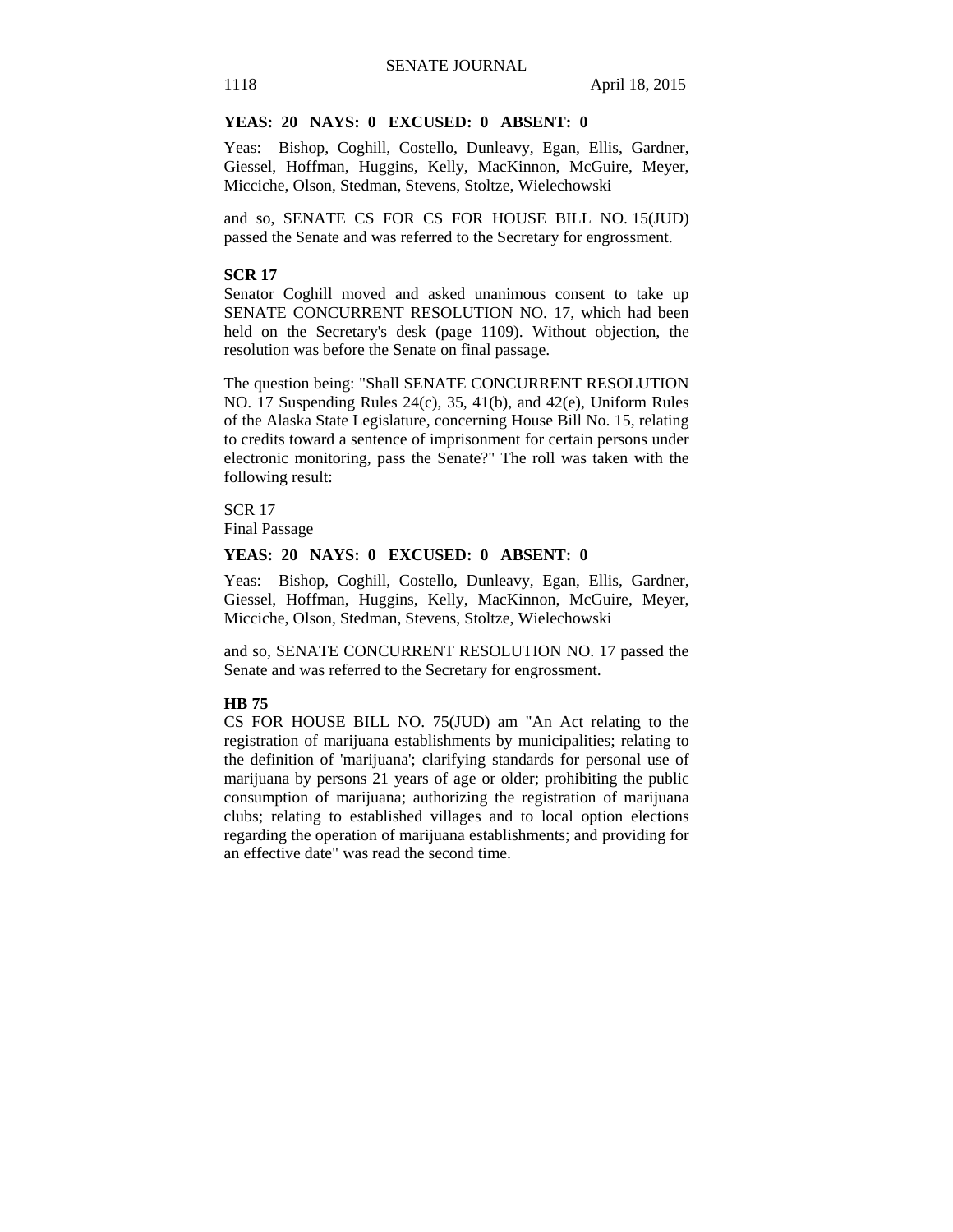Senator McGuire, Chair, moved and asked unanimous consent for the adoption of the Judiciary Senate Committee Substitute offered on page 1095. Senator Gardner objected, then withdrew her objection. There being no further objection, SENATE CS FOR CS FOR HOUSE BILL NO. 75(JUD) "An Act relating to the registration of marijuana establishments by municipalities; relating to the definition of 'marijuana'; clarifying standards for personal use of marijuana by persons 21 years of age or older; prohibiting the public consumption of marijuana; relating to established villages and to local option elections regarding the operation of marijuana establishments; and providing for an effective date" was adopted.

Senator Coghill moved and asked unanimous consent that the bill be considered engrossed, advanced to third reading and placed on final passage. Without objection, it was so ordered.

SENATE CS FOR CS FOR HOUSE BILL NO. 75(JUD) was read the third time.

The question being: "Shall SENATE CS FOR CS FOR HOUSE BILL NO. 75(JUD) "An Act relating to the registration of marijuana establishments by municipalities; relating to the definition of 'marijuana'; clarifying standards for personal use of marijuana by persons 21 years of age or older; prohibiting the public consumption of marijuana; relating to established villages and to local option elections regarding the operation of marijuana establishments; and providing for an effective date" pass the Senate?" The roll was taken with the following result:

SCS CSHB 75(JUD)

Third Reading - Final Passage

## **YEAS: 10 NAYS: 10 EXCUSED: 0 ABSENT: 0**

Yeas: Bishop, Coghill, Costello, Egan, Ellis, Gardner, McGuire, Meyer, Micciche, Wielechowski

Nays: Dunleavy, Giessel, Hoffman, Huggins, Kelly, MacKinnon, Olson, Stedman, Stevens, Stoltze

and so, SENATE CS FOR CS FOR HOUSE BILL NO. 75(JUD) failed.

Senator Coghill gave notice of reconsideration.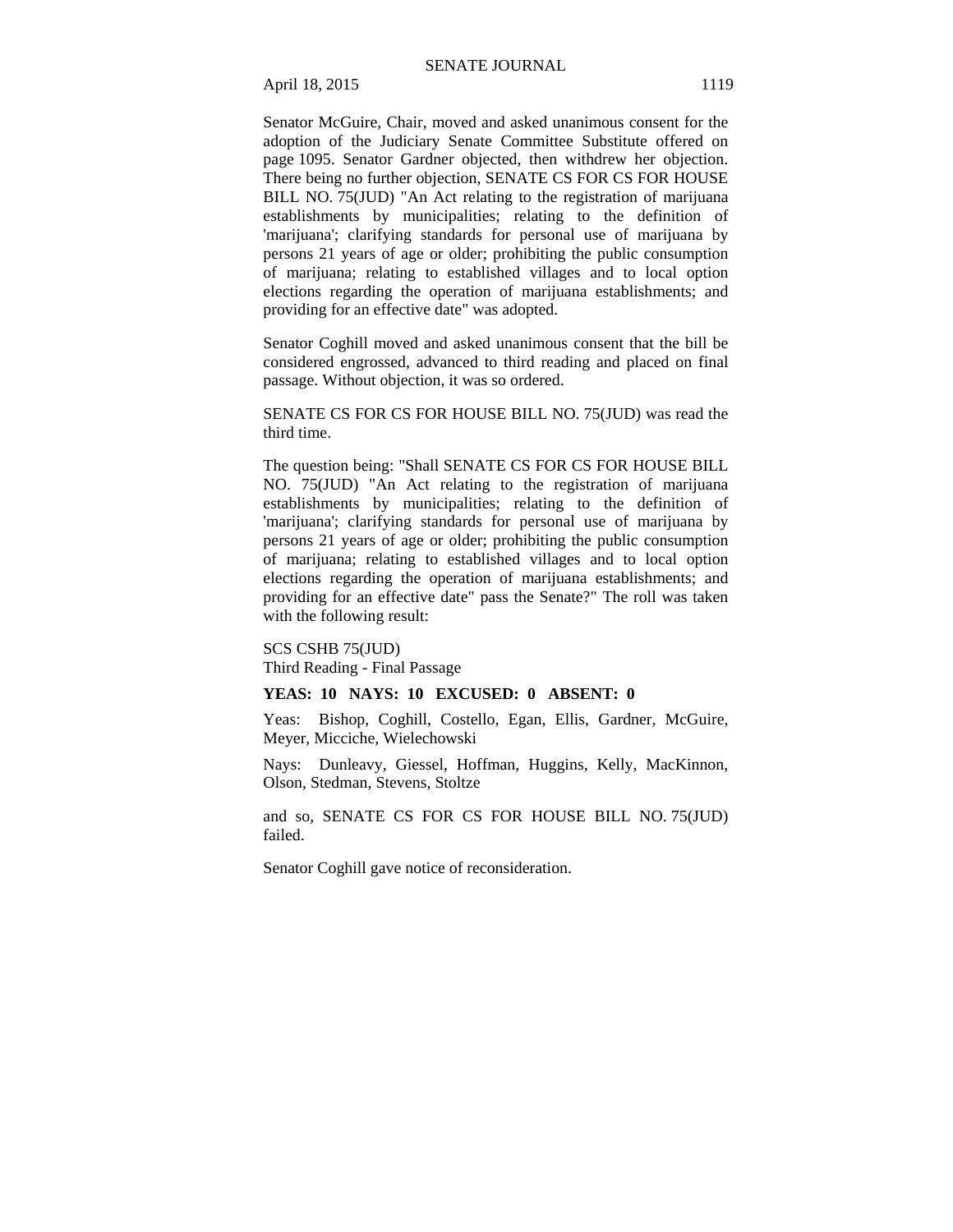## **Citations**

Honoring - Bethel Archery Team 2015 State Champions Representative(s) Herron Senator(s) Hoffman, Meyer, Bishop, Coghill, Costello, Dunleavy, Egan, Ellis, Gardner, Giessel, Huggins, Kelly, MacKinnon, McGuire, Micciche, Olson, Stedman, Stevens, Wielechowski

Honoring - 100th Anniversary Conference Between Tanana Chiefs and Judge James Wickersham

Representative(s) Kawasaki

Senator(s) Bishop, Meyer, Coghill, Costello, Dunleavy, Egan, Ellis, Gardner, Giessel, Hoffman, Huggins, Kelly, MacKinnon, McGuire, Micciche, Olson, Stedman, Stevens, Wielechowski

Senator Coghill moved and asked unanimous consent that the citations be adopted. Without objection, the citations were adopted and referred to the Secretary for transmittal.

Senator Coghill moved and asked unanimous consent that the following citation be made a special order of business. Without objection, it was so ordered.

#### **Special Order of Business**

Honoring - Brian Rogers

Representative(s) Wool

Senator(s) Bishop, Meyer, Coghill, Costello, Dunleavy, Egan, Ellis, Gardner, Giessel, Hoffman, Huggins, Kelly, MacKinnon, McGuire, Micciche, Olson, Stedman, Stevens, Wielechowski

Senator Coghill moved and asked unanimous consent that the citation be adopted. Without objection, the citation was adopted and referred to the Secretary for transmittal.

#### **Announcements**

Rule 23(d) of the Alaska State Legislature Uniform Rules is currently in effect.

Announcements are at the end of the journal.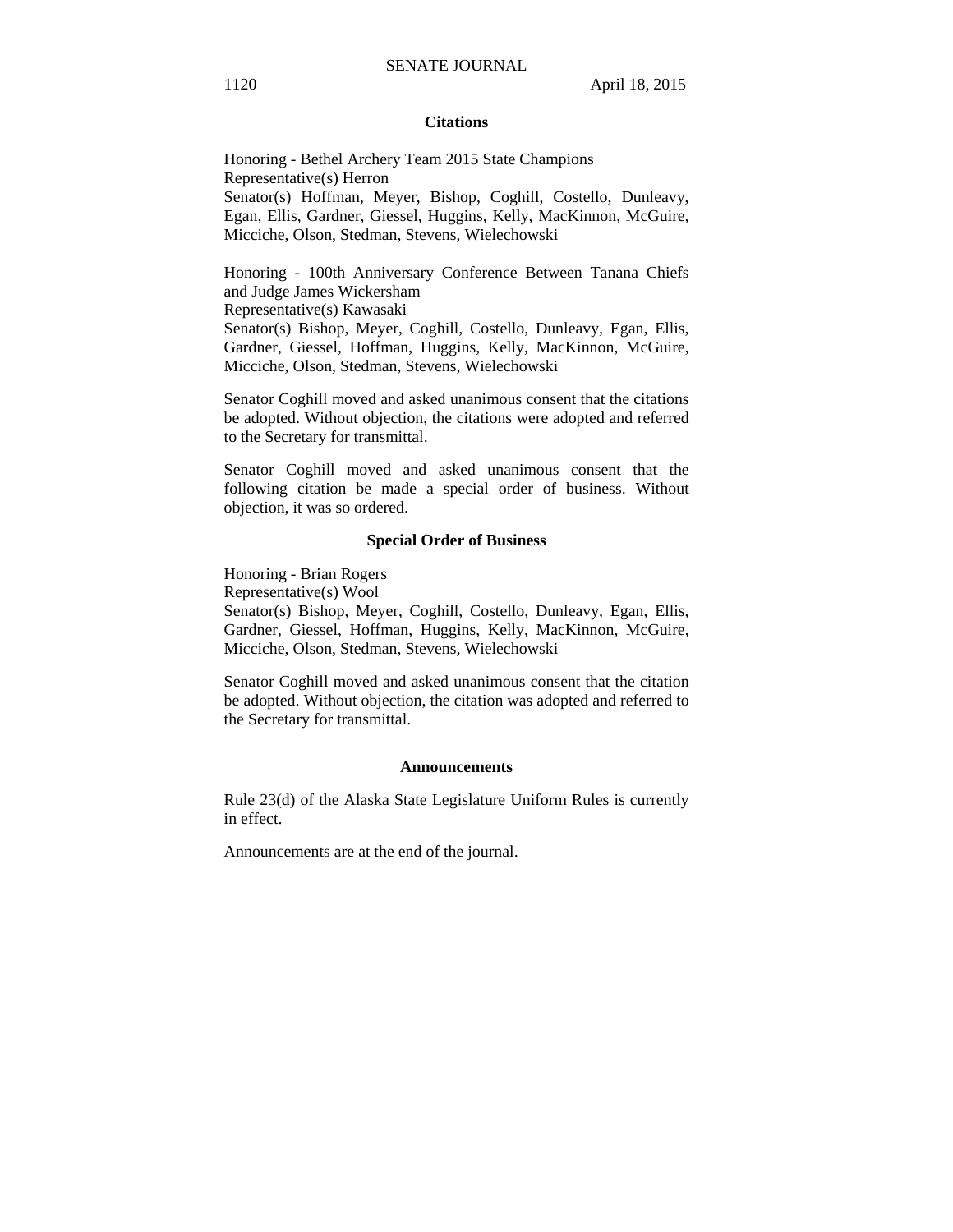#### **Recess**

Senator Coghill moved and asked unanimous consent that the Senate stand in recess to a call of the Chair. Without objection, the Senate recessed at 6:33 p.m.

## **After Recess**

The Senate reconvened at 8:10 p.m.

## **Engrossment**

## **SB 9**

SENATE BILL NO. 9 "An Act repealing the authority to include certain material from a political party in the election pamphlet" was engrossed, signed by the President and Secretary and transmitted to the House for consideration.

## **SB 23**

CS FOR SENATE BILL NO. 23(JUD) "An Act relating to opioid overdose drugs and to immunity for prescribing, providing, or administering opioid overdose drugs" was engrossed, signed by the President and Secretary and transmitted to the House for consideration.

## **SB 107**

SENATE BILL NO. 107 "An Act relating to insurance; relating to risk based capital for domestic insurers and fraternal benefit societies, including provisions related to insurers subject to risk based capital and action level event requirements; relating to review by the director of insurance of an insurer's risk based capital plan; relating to confidentiality and sharing of certain information submitted to the director of insurance; relating to evaluating an insurance holding company and the acquisition of control of or merger with a domestic insurer; relating to risk based capital, risk management, and own risk and solvency assessments of insurers; clarifying provisions related to risk based capital plans; relating to exemptions by the director of insurance for certain domestic and casualty insurers from risk based capital requirements; relating to insurance holding companies,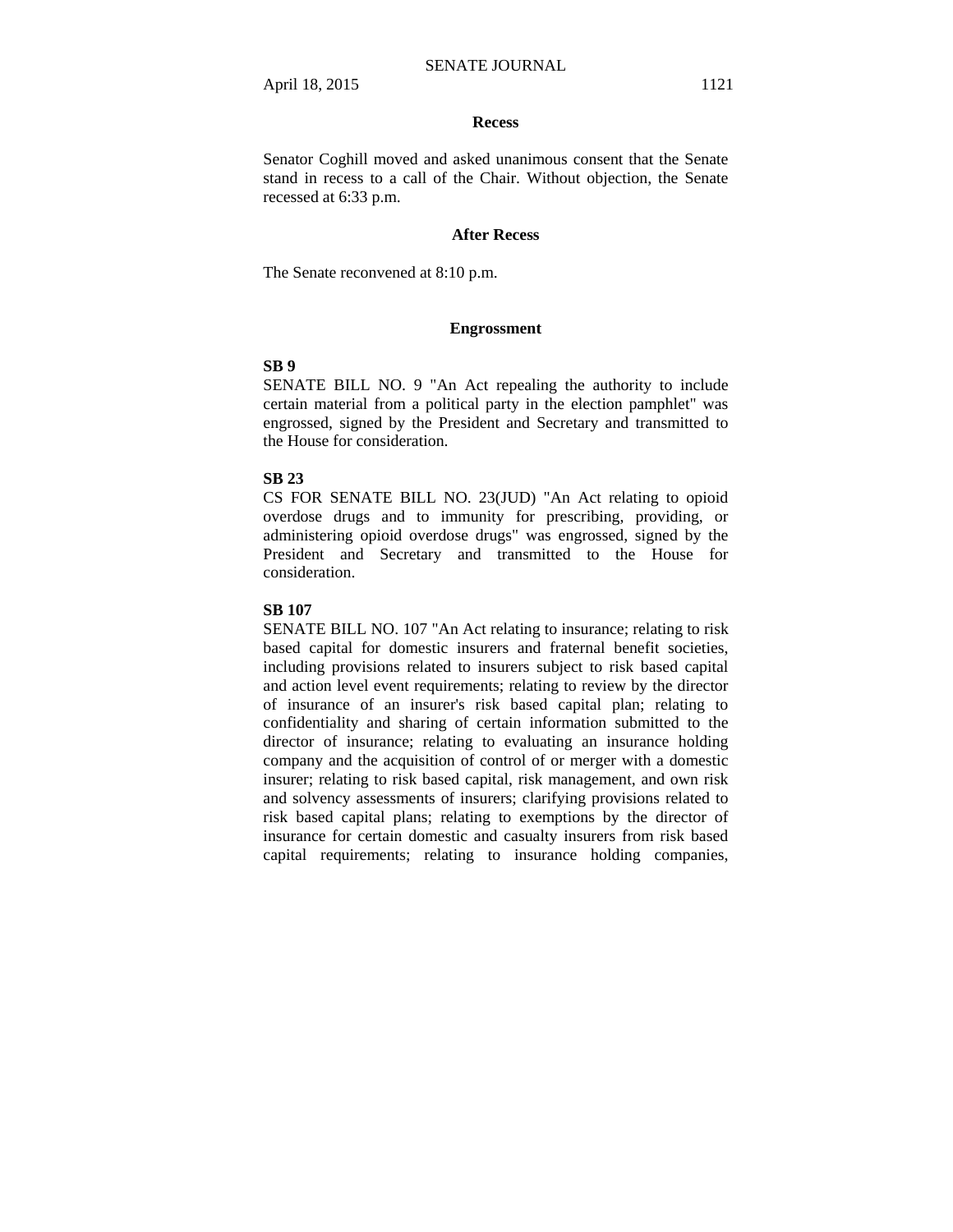including filing requirements, divestiture, content of statements, notifications, and hearings; relating to registration requirements of insurers; relating to transactions within an insurance holding company system or transactions involving a domestic insurer; relating to management and examination of domestic insurers that are part of an insurance holding company system; adding provisions relating to participation by the director of insurance in a supervisory college; relating to civil and criminal penalties for violations by insurers and individuals; relating to provisions for risk management and own risk and solvency assessments by insurers; relating to operating requirements for controlling insurance producers; relating to producercontrolled insurers; adding and amending definitions related to insurers; and providing for an effective date" was engrossed, signed by the President and Secretary and transmitted to the House for consideration.

## **HB 15**

SENATE CS FOR CS FOR HOUSE BILL NO. 15(JUD) "An Act relating to credits toward a sentence of imprisonment for certain persons under electronic monitoring; and relating to mitigating factors at sentencing" was engrossed, signed by the President and Secretary and returned to the House for consideration.

## **HB 26**

SENATE CS FOR HOUSE BILL NO. 26(L&C) "An Act extending the termination date of the Board of Certified Direct-Entry Midwives; requiring an interim report regarding the board's audit compliance and budget deficit; and providing for an effective date" was engrossed, signed by the President and Secretary and returned to the House for consideration.

## **HB 123**

SENATE CS FOR CS FOR HOUSE BILL NO. 123(FIN) "An Act establishing the Marijuana Control Board; relating to the powers and duties of the Marijuana Control Board; relating to the appointment, removal, and duties of the director of the Marijuana Control Board; relating to the Alcoholic Beverage Control Board; and providing for an effective date" was engrossed, signed by the President and Secretary and returned to the House for consideration.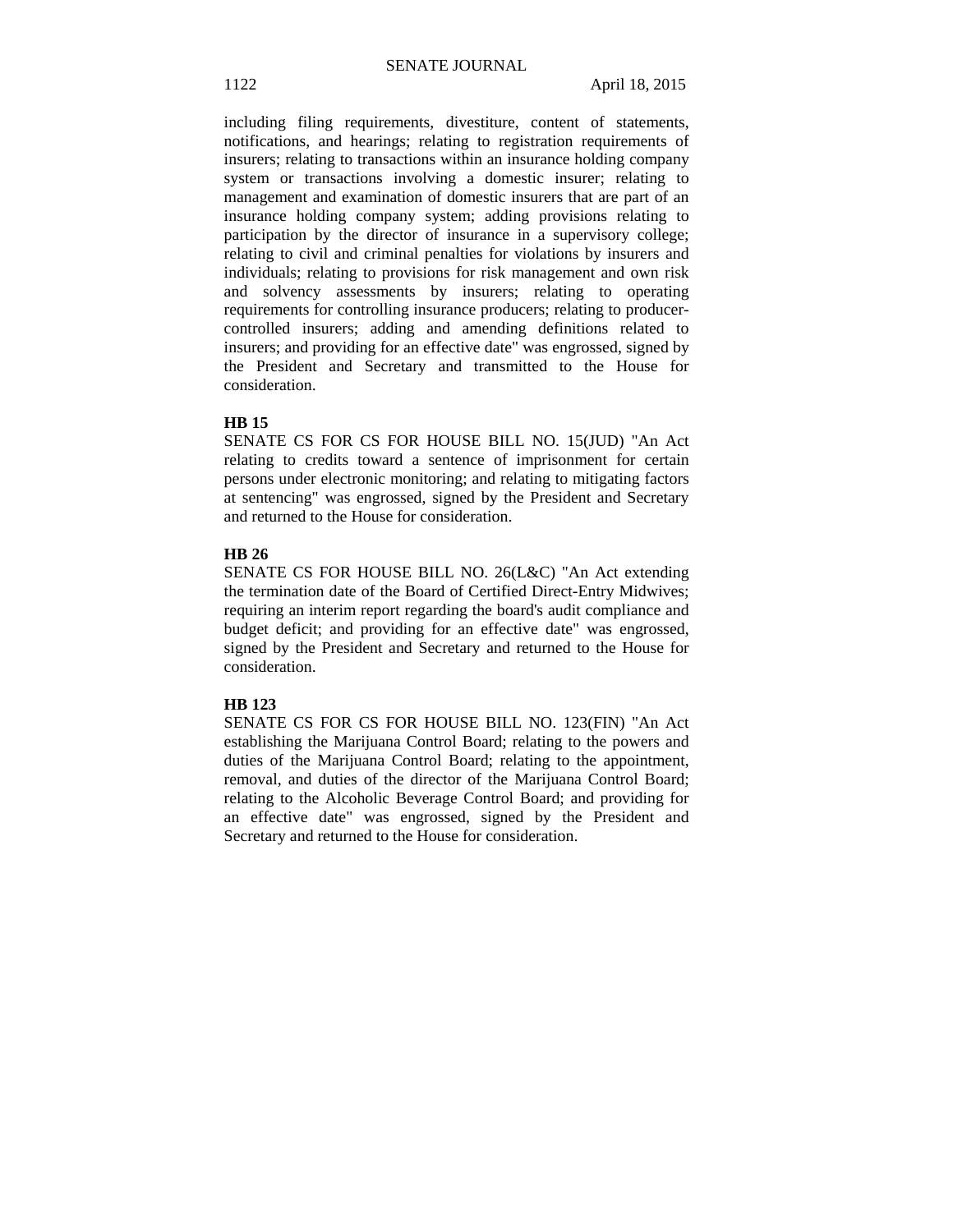## **SCR 15**

SENATE CONCURRENT RESOLUTION NO. 15 Suspending Rules  $24(c)$ ,  $35$ ,  $41(b)$ , and  $42(e)$ , Uniform Rules of the Alaska State Legislature, concerning House Bill No. 26, extending the termination date of the Board of Certified Direct-Entry Midwives, was engrossed, signed by the President and Secretary and transmitted to the House for consideration.

## **SCR 17**

SENATE CONCURRENT RESOLUTION NO. 17 Suspending Rules 24(c), 35, 41(b), and 42(e), Uniform Rules of the Alaska State Legislature, concerning House Bill No. 15, relating to credits toward a sentence of imprisonment for certain persons under electronic monitoring, was engrossed, signed by the President and Secretary and transmitted to the House for consideration.

## **Adjournment**

Senator Coghill moved and asked unanimous consent that the Senate stand in adjournment until 1:15 p.m., April 19, 2015. Without objection, the Senate adjourned at 8:11 p.m.

> Liz Clark Secretary of the Senate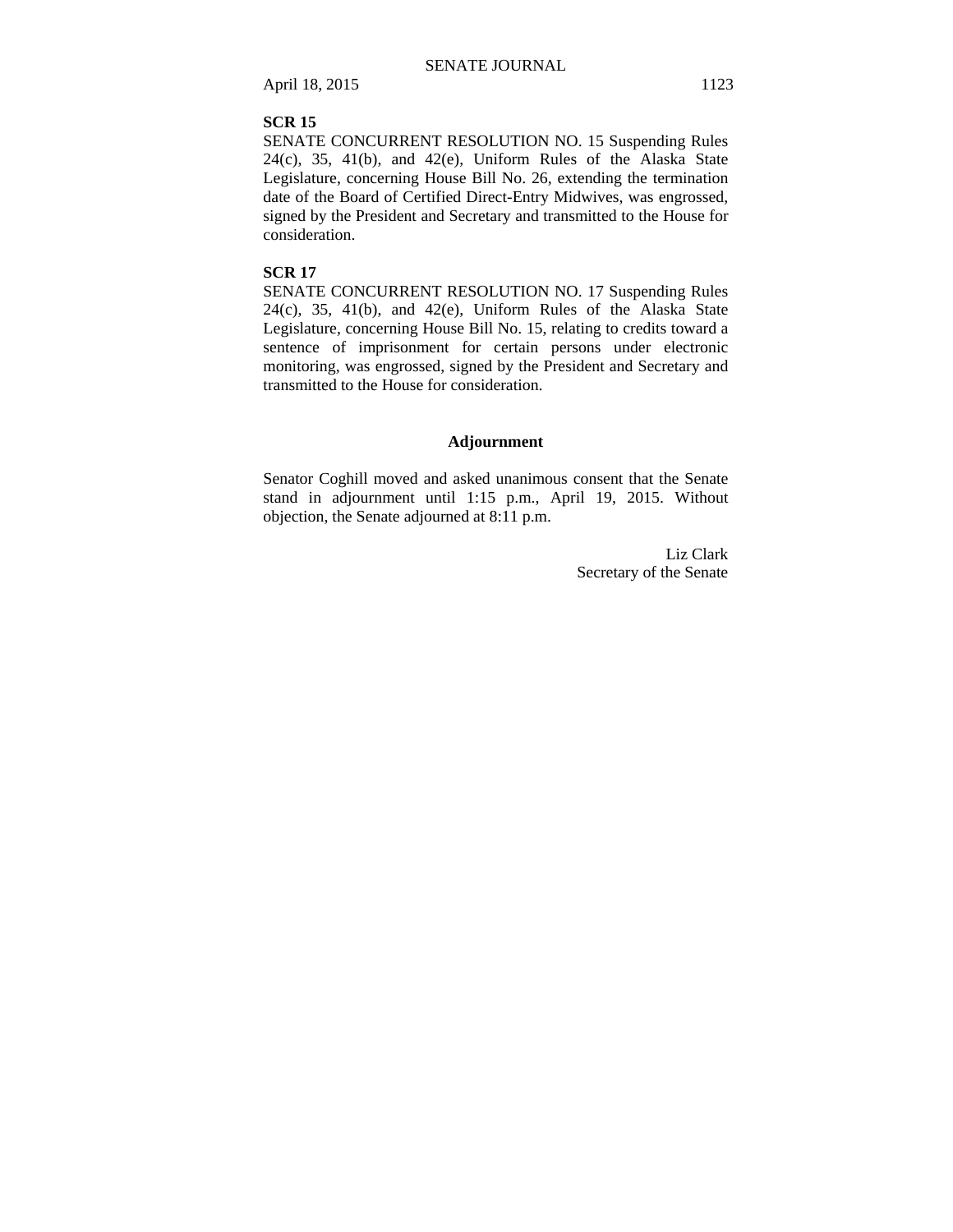## **Announcements**

Americans with Disabilities Act Notice - Persons with disabilities who require special accommodation or alternative communication formats to access committee meetings may contact the appropriate committee office or the Legislative Information Office in their community. Reasonable advance notice is needed to accommodate the request. For further information, call the ADA Coordinator at 465-3854 Voice/465-4980 TDD.

## **STANDING COMMITTEES**

+ indicates teleconference

= indicates bill previously heard/scheduled

## **FINANCE**

| Apr 18<br>$+$    | <b>Saturday</b><br>Committee Contracts: Bill Streur<br><b>Bills Previously Heard/Scheduled</b><br>$+=$ HB 41 SPORT FISHING SERVICES<br>+= HB 178 WORKERS' COMP MEDICAL FEES; DELAY | <b>Senate Finance 532</b><br>+= HB 105 AIDEA: BONDS:PROGRAMS:LOANS:LNG PROJECT | 9:00 AM   |
|------------------|------------------------------------------------------------------------------------------------------------------------------------------------------------------------------------|--------------------------------------------------------------------------------|-----------|
| Apr 18<br>$^{+}$ | <b>Saturday</b><br>-- MEETING CANCELED --<br><b>Bills Previously Heard/Scheduled</b>                                                                                               | <b>Senate Finance 532</b>                                                      | $1:30$ PM |
| Apr 19<br>$+$    | Sunday<br>-- Meeting Postponed to 12:30 pm --<br><b>Bills Previously Heard/Scheduled</b><br>HB 178 WORKERS' COMP MEDICAL FEES; DELAY                                               | <b>Senate Finance 532</b>                                                      | 10:00 AM  |

## **JUDICIARY**

| Apr 18 | <b>Saturday</b>                                    | <b>Butrovich 205</b> | 10:00 AM |
|--------|----------------------------------------------------|----------------------|----------|
|        | += HB 75 MARIJUANA REG;CLUBS;MUNIS;LOCAL OPT ELECT |                      |          |
| $+$    | Bills Previously Heard/Scheduled                   |                      |          |
|        |                                                    |                      |          |